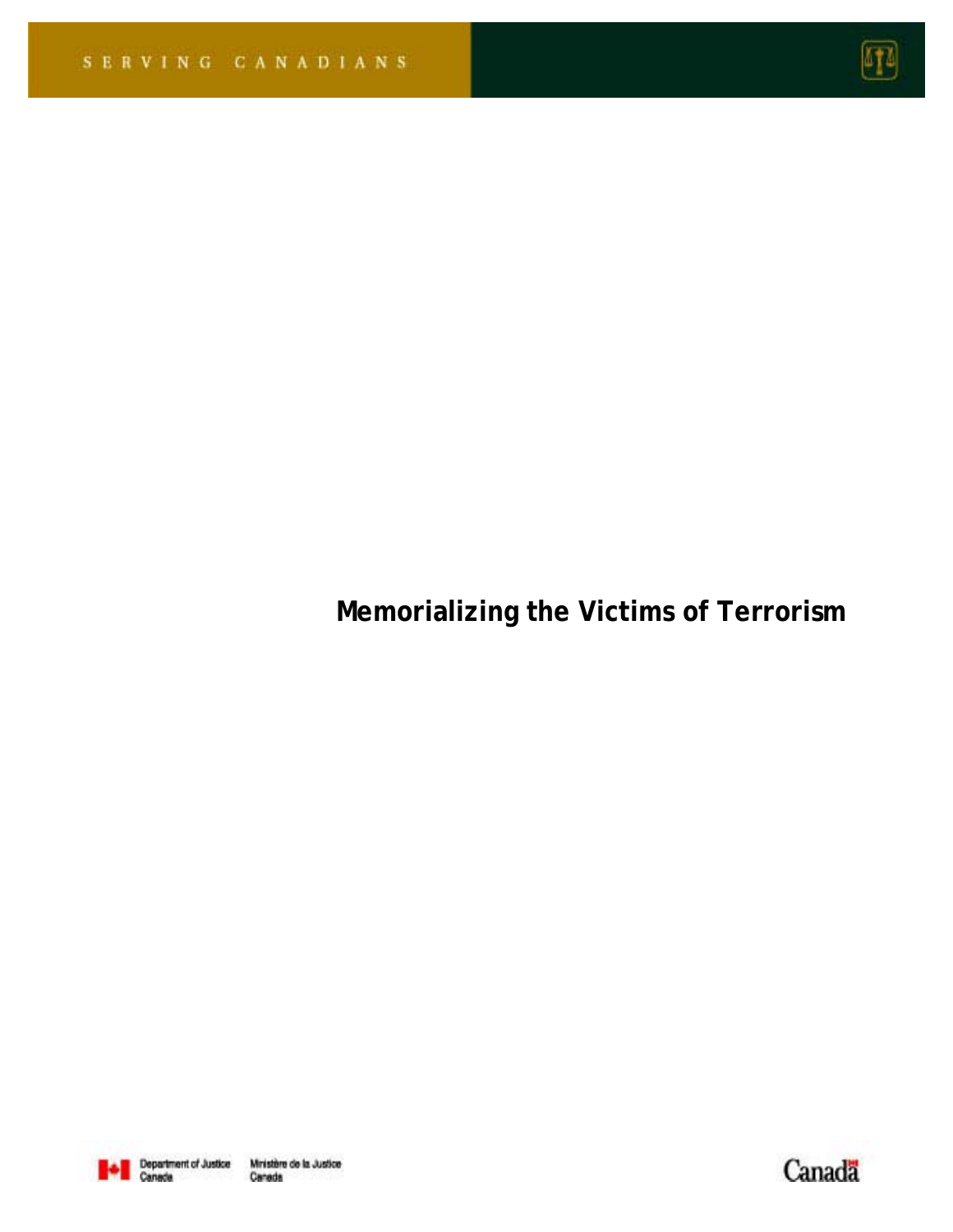## Memorializing the Victims of Terrorism

#### **Rina Egbo**

Research and Statistics Division Department of Justice Canada

rr09-6e

*The views expressed herein are solely those of the author and do not necessarily reflect those of the Department of Justice Canada or the Government of Canada.*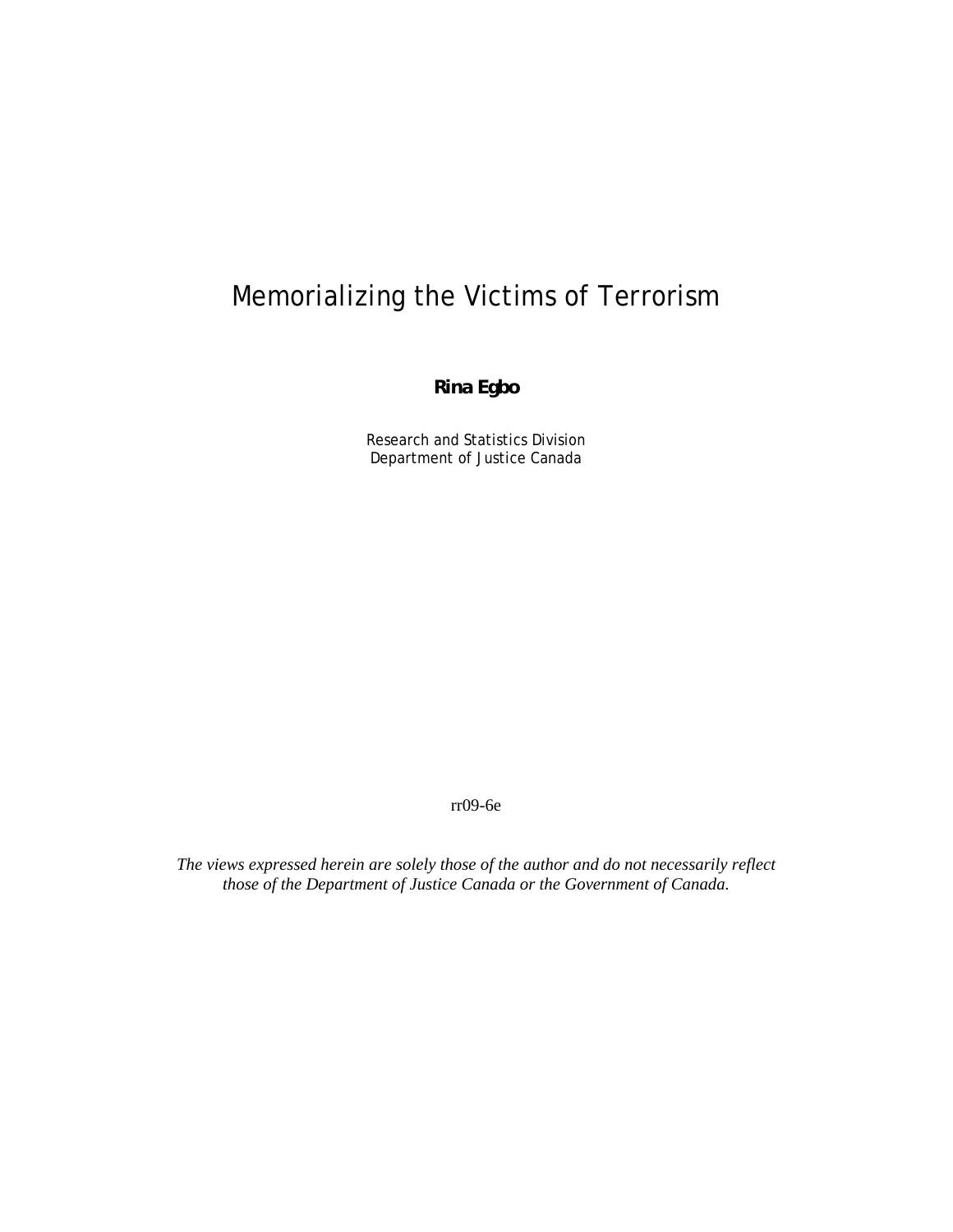### Contents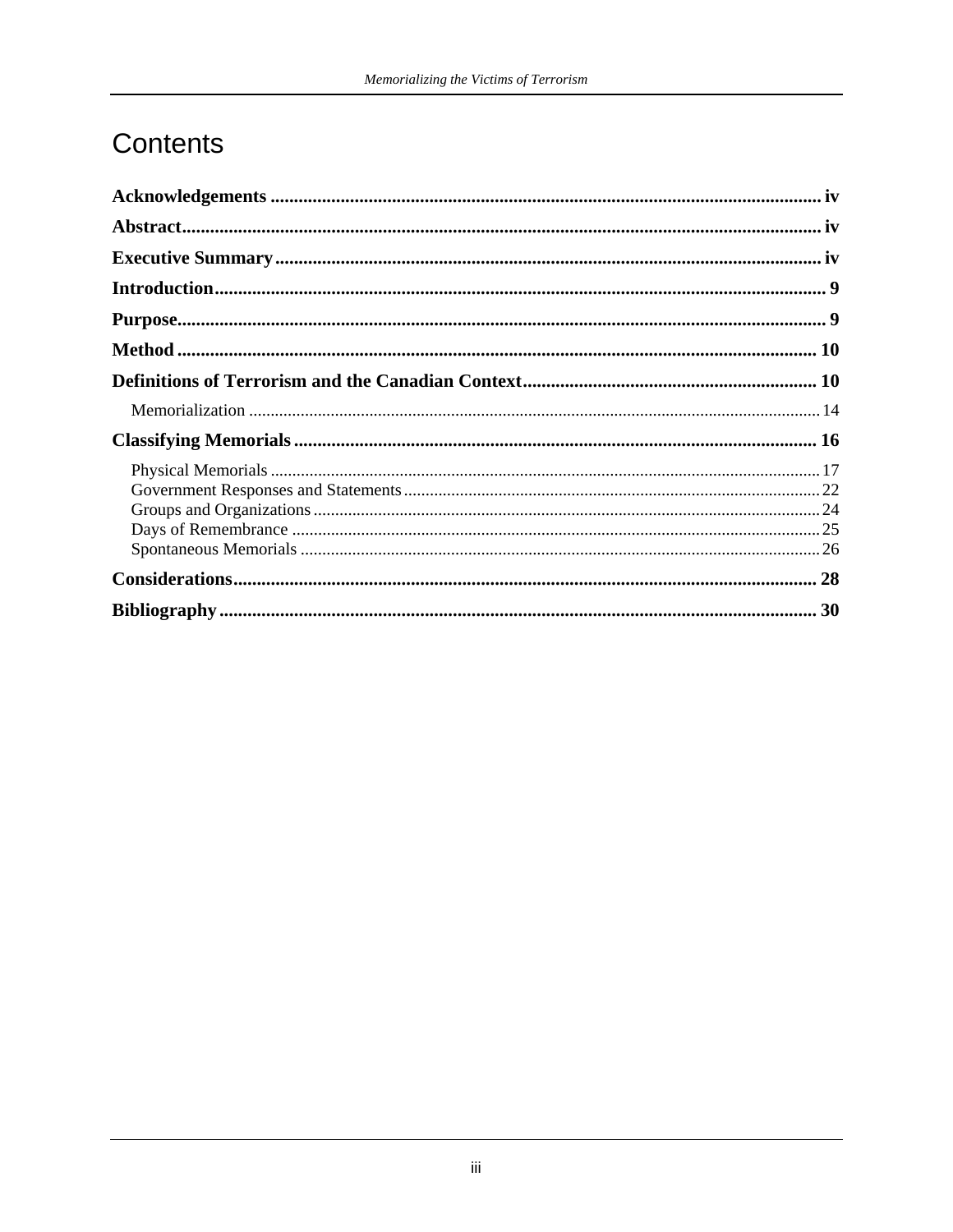## Acknowledgements

The author would like to acknowledge Austin Lawrence and Susan McDonald for their helpful The author would like to acknowledge Austin<br>comments on earlier drafts of the document.

## Abstract

The memorialization of victims of terrorism and terrorist-type events has recently been recognized as a The memorialization of victims of terrorism and terrorist-type events has recently been recognicitieal component of the healing process for victims, their families and the general public. Identifying the issues associated with memorializing victims of terrorism is therefore vital towards the development of policy frameworks that effectively address their memorialization needs. This report presents a review of the international academic literature that has been produced regarding the memorialization of victims of terrorism and terrorist-type events. The literature shows that there are many practical and conceptual challenges involved in the memorialization processes. Some of these challenges include the meanings associated with memorials, the presence of multiple stakeholders in the memorialization process, and the location and maintenance of memorials. Hence, the successful memorialization of Canadian victims of terrorism relies in part, on the careful consideration of the various issues associated with memorializing and the memorialization process.

## Executive Summary

he needs of victims of terrorism have now extended beyond the legal and health trajectories through The needs of victims of terrorism have now extended beyond the legal and health trajectories through which they have primarily been based. Today, the memorialization of the victims of terrorism is emerging as a necessary component in the general approach used to address the overall needs of those affected by terrorism. As a relatively recent area of focus, gauging the ways in which to address the memorialization related needs of Canadian victims of terrorism becomes a real challenge. Towards establishing a framework for addressing the memorialization needs of victims, this report presents a preliminary scan of the academic literature that addresses in some capacity, the various issues associated with devising an effective approach regarding the memorialization of victims of terrorism. Some of the questions guiding this report included:

- What kinds of physical memorials for acts of terrorism exist in Canada?
- What are the major types of memorials to recent acts of terrorism in other Western nations?
- What policy issues did governments consider when seeking to establish memorials for victims of terrorism?

The answers to these as well as other critical questions were obtained through a review of the Canadian and international academic literature in the area. The scholarly articles utilized in this report were drawn from academic journals accessed primarily through online academic databases. To compensate for the limited scholarship on memorializing the victims of terrorism, books, research reports, government documents and Internet searches were also utilized in the compilation of this review.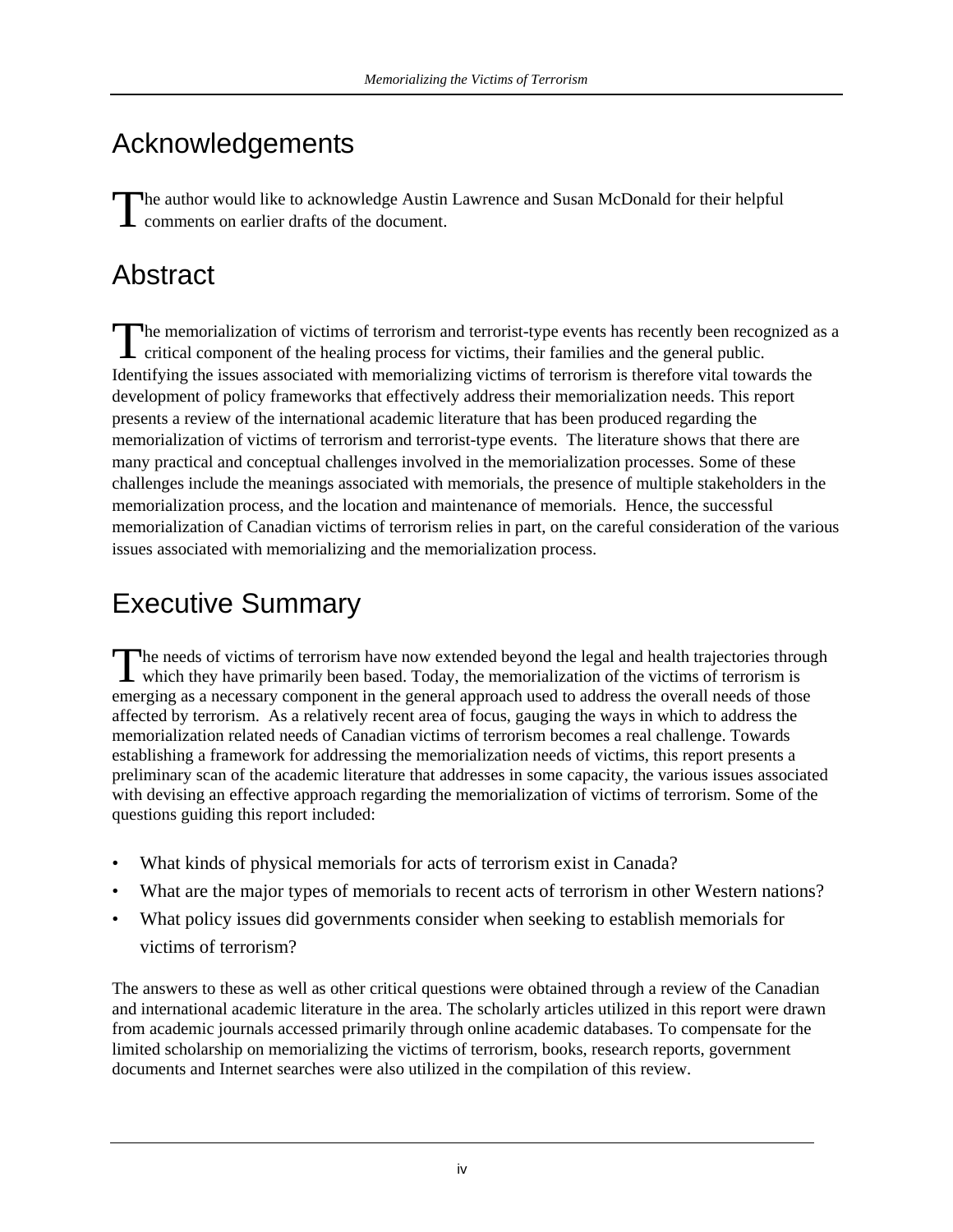A vital step toward establishing the ways in which Canadian victims of terrorism can be memorialized is to first identify the definition and context of terrorism in Canada. In general, the academic literature shows that there is no particular definition that stands as the "correct" definition of terrorism. Rather, research points to the fact that scholars generally agree that the term is somewhat indefinable, and when it is definable it is also highly malleable (Staiger et al. 2008; Fletcher 2006; Weinberg et al. 2004). Although there is difficulty associated with establishing a sociological definition of terrorism, the legal field has witnessed some consistency in the way terrorism has been defined both within and between Western democratic states. Canada, the United Kingdom, the United States and the European Union all incorporate elements of fear, violence and intimidation in their definitions. In addition, each nation identifies politics, religion, and the need to influence governments as among the primary attributes of terrorist acts.

In terms of the Canadian context, some scholars have attempted to operationalize a typology of Canadian terrorism (Ross and Gurr 1989; Leman-Langlois and Brodeur 2005). According to Leman-Langlois and Brodeur (2005), there are four kinds of terrorism in operation in Canada – demand based terrorism, private justice terrorism, revolutionary terrorism and restorative terrorism. It should be noted however, that there are many Canadian examples of terrorism that may not fit into this particular typology. Nevertheless, this typology is one of several that have sought to explicate the historical and current context of terrorism in Canada.

Next, as an important aspect in understanding the ways in which Canadian victims of terrorism have been and are memorialized, "memorialization" becomes a central concept guiding the ways the issue is both framed and approached. Like the term "terrorism," the term "memorial" is open to many different interpretations and definitions that are dependent on the contexts in which they are used. However, there are some generalizable characteristics associated with the concept of a "memorial" – namely that it involves a space, site or form of action designed to honour, mourn and remember particular people and events that have significance in people's lives (Foot et al. 2006).

In general, memorializing is a complex process that involves the intersection of numerous issues. Research shows that the presence of multiple stakeholders in the process is a contributing factor to its overall complexity (Britton 2007; Couch et al. 2008). Common stakeholders in the process include victims and victims' families and friends; community and religious groups, organizations and associations; and city officials, city planners, government officials and public agents – each of which, according to Dee Britton (2007), seek to regulate and control the production of memorials.

Another significant issue to consider where memorialization is concerned is the ways in which narratives feature during and after the memorialization process. Research shows that narratives are an inherent component of memorials. Here, memorials provide the context through which implicit and explicit messages about terrorist events and the societies in which they are established can be made (Damphouse et al. 2003; Shay 2005). Common narratives include those regarding victimhood, politics, and war (Graham and Whelan 2007; Doss 2008; Hoskins 2007). Unfortunately, the distinction of whether or not the attack takes place in Canada or overseas and what proportion of the victims are Canadian is not addressed as a theme in the academic literature and, therefore, was not dealt with in a substantive manner in this report.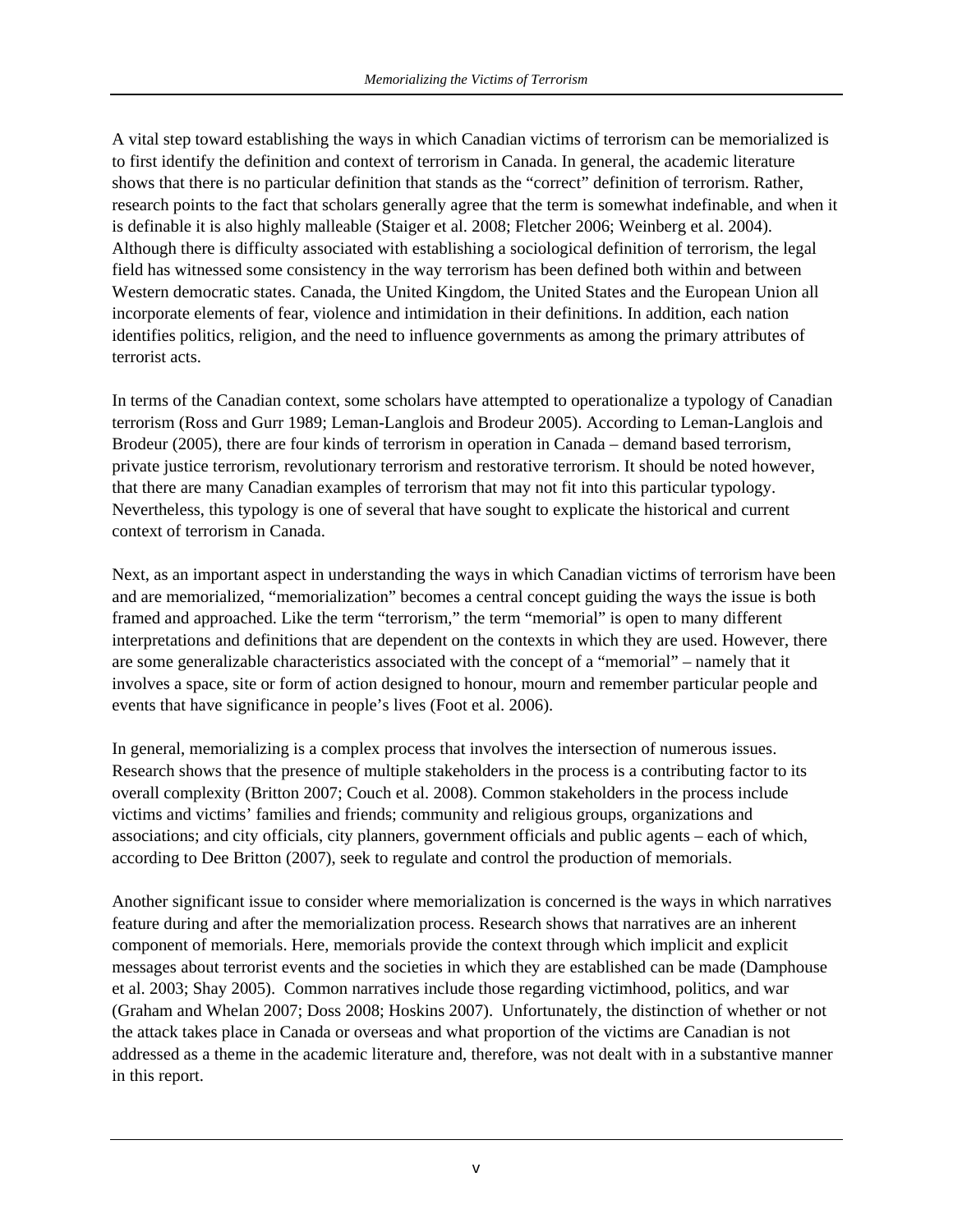Next for consideration in the memorialization process are the various ways victims have been, and can be, memorialized. Through an examination of academic and non-academic literature produced regarding the memorialization of terrorist and non-terrorist events, this report presents a typology of some of the ways victims of terrorism can be memorialized. It should be noted that in addition to drawing from Canadian instances of terrorism and terrorist type events (i.e., Air India bombing, Montréal Massacre, September 11), this typology draws heavily from the international scholarship that has been produced regarding the ways victims in other nations have been memorialized.

Research indicates that physical memorials are among the most common ways victims of terrorism and terrorist-type events have been memorialized (Shipley 1987; Gough 2007). Given their public nature, they are prime sites where particular narratives and messages can be expressed, especially politically based narratives (Gough 2007; Nevin 2005). In addition to issues regarding narratives, logistical issues must also be considered where physical memorials are concerned. Design, location, costs and maintenance are all components that may create challenges for the memorialization process.

Another way that victims may be memorialized is through government responses and statements regarding particular events. These provide the opportunity for governments to publicly acknowledge the experiences of victims – a need expressed by the family members of the victims of Air India Flight 182 (Air India Inquiry 2008). Commissions and inquiries also function in a similar manner during the memorialization process. In addition to fostering the public recognition of particular events, commissions and inquiries also illustrate to victims, their families and the general public a governments' commitment towards addressing the various needs of victims of terrorism.

Akin to government statements, the establishment of days of remembrance honouring the victims of terrorism promote both public and state based recognition of the experiences of victims. However, as research shows, the success of national days of remembrance lies in part on the extent to which victims are remembered in a capacity that reflects the severity of the event in question (Stone 2000). What is implied here is that the quality of the activities and events used to mark particular days of remembrance are just as significant as the existence of the day.

Next, research has shown that groups and organizations also play a significant role in the memorialization process (Couch et al. 2008). Areas of the memorialization process where groups and organizations have shown to have a real impact has been in the selection of memorial sites, funding for the development and maintenance of memorials, and most importantly, advocating for and expressing the various memorial related needs of victims and others affected by terrorist events (Shipley 1987; Couch et al. 2008). However, research also highlights that groups and organization can also pose a challenge to the memorial process, especially in the instances where multiple groups and organizations are working towards the same end but are guided by opposing objectives (Gough 2007).

Finally, victims of terrorism can also be memorialized through spontaneous memorials. Examples of spontaneous memorials include impromptu shrines, roadside memorials, and memorial walls (Thomas 2006). In addition to providing the public with opportunities to memorialize these victims, research shows that the unregulated and impromptu nature of spontaneous memorial sites also provides people with the opportunity to critique their governments (Santino 2006; Yocom 2006). As with physical memorials,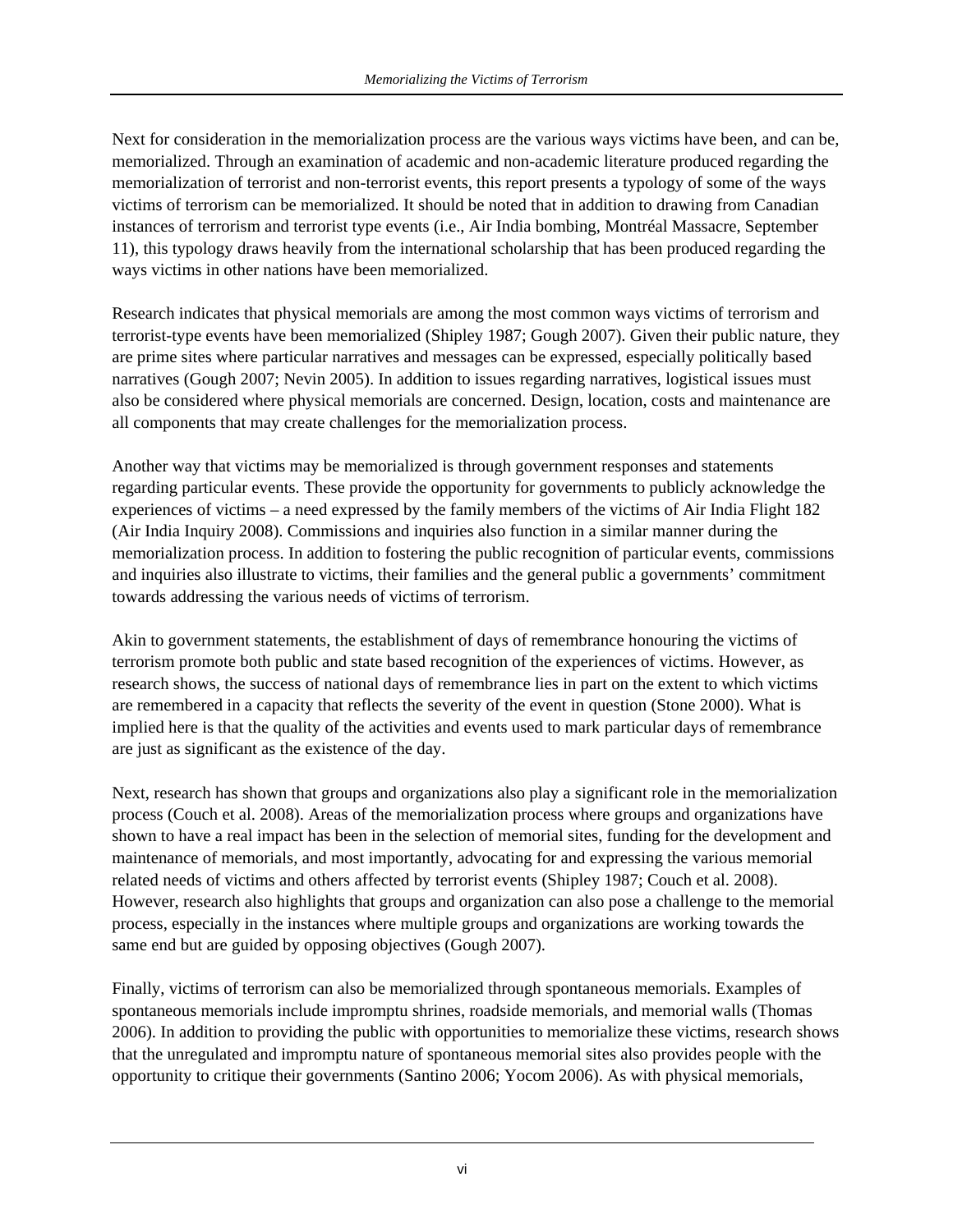spontaneous memorials also require the careful consideration of logistical issues such as maintenance, public safety and the public response(s) towards unauthorized memorial schemes on public sites.

In conclusion, there are many issues to consider when examining the ways in which to memorialize victims of terrorism. To begin, in order to effectively gauge the policy considerations associated with memorializing Canadian victims of terrorism, further Canadian research is needed on the current ways victims of terrorism have been memorialized. Beyond this task, several implications can be drawn from the Canadian and international research that already exists. First, it is important to consider the implicit and explicit messages linked to particular memorial schemes. Since the presence of narratives will be a constant feature of memorial schemes, it is critical that these messages become deconstructed so as to prevent the revictimization of victims, their loved ones and the general public. Second, logistical issues such as the location, costs, maintenance and management of memorials are critical components of the memorialization process. As such, any effective memorial scheme must also consider both the short term and long term logistical needs pertinent to sustaining memorials. Finally, the research overwhelming stresses the need to address the presence of multiple voices in the memorialization process. Although victims may take precedence here, it is also important that the roles of various stakeholders be considered not only in terms of the ways they may impede on the memorial process but also for the ways in which they can effectively contribute towards the goal to establish memorials that *truly* memorialize the victims of terrorism.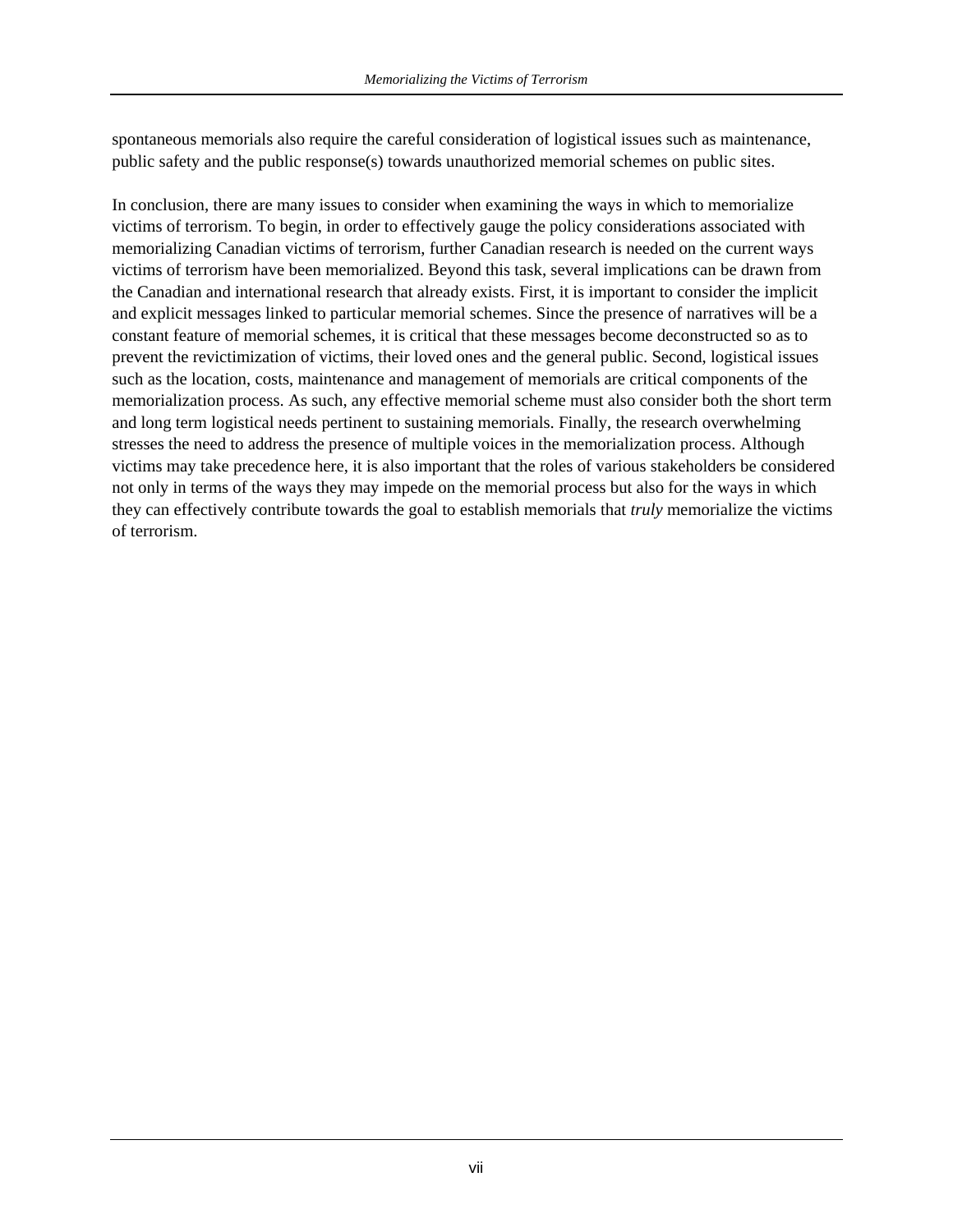## Introduction

n recent years, there has been a trend in many countries towards giving more attention to understanding In recent years, there has been a trend in many countries towards giving more attention to understand the specific needs of victims of crime. A particular focus may be given to victims' justice related needs, as well as their social and health needs of victims. Also, in many Western nations, there is a general understanding that the global reality of terrorist attacks can have an impact domestically by victimizing citizens through attacks that take place abroad or at home. One area of research that might help us better address the needs of victims of terrorism is to examine the current ways victims have been memorialized. This report is focused on outlining the various issues associated with memorializing the victims of terrorism. Based on a scan of Canadian and international academic literature on memorializing the victims of terrorism, this report presents a typology of the ways in which victims of terrorism have been memorialized, as well as some possible implications and considerations stemming from the research.

The first section of this report examines the definition of terrorism and the Canadian context of terrorism. In the section that follows, "memorialization" as a concept is examined. Next, this review discusses the various ways victims of terrorism have been and may be memorialized. The forms of memorialization addressed are physical memorials, government responses and statements, groups and organizations, days of remembrance and spontaneous memorials. Finally, this report concludes with a discussion of some relevant research and policy considerations.

## Purpose

he purpose of this project is to examine the academic literature regarding the memorialization of The purpose of this project is to examine the academic literature regarding the memorialization of victims of terrorist and terrorist-type events. A secondary objective is to examine the literature that addresses the ways Canadian victims of terrorism have been memorialized.

Canadians have recently been reminded of the devastating impact that terrorism can have in the life of our nation. Both the inquiry into the Air India attack (Air India Report 2008) and the annual remembrance of the September  $11<sup>th</sup>$  World Trade Centre attacks in the United States raise many issues of national concern; both issues are of public concern and have profoundly personal impacts on citizens. Central to the rhetoric surrounding terrorism, and in healing from its aftermath, are the victims of terrorism. This research has been designed to provide information to consider when thinking about responding to the needs of victims of terrorism by addressing the following research questions:

- How is terrorism defined and understood in Canada?
- What kinds of physical memorials for acts of terrorism exist in Canada?
- What are the major types of memorials to recent acts of terrorism that exist in other Western nations?
- How are Canadian victims of terrorism memorialized in other nations?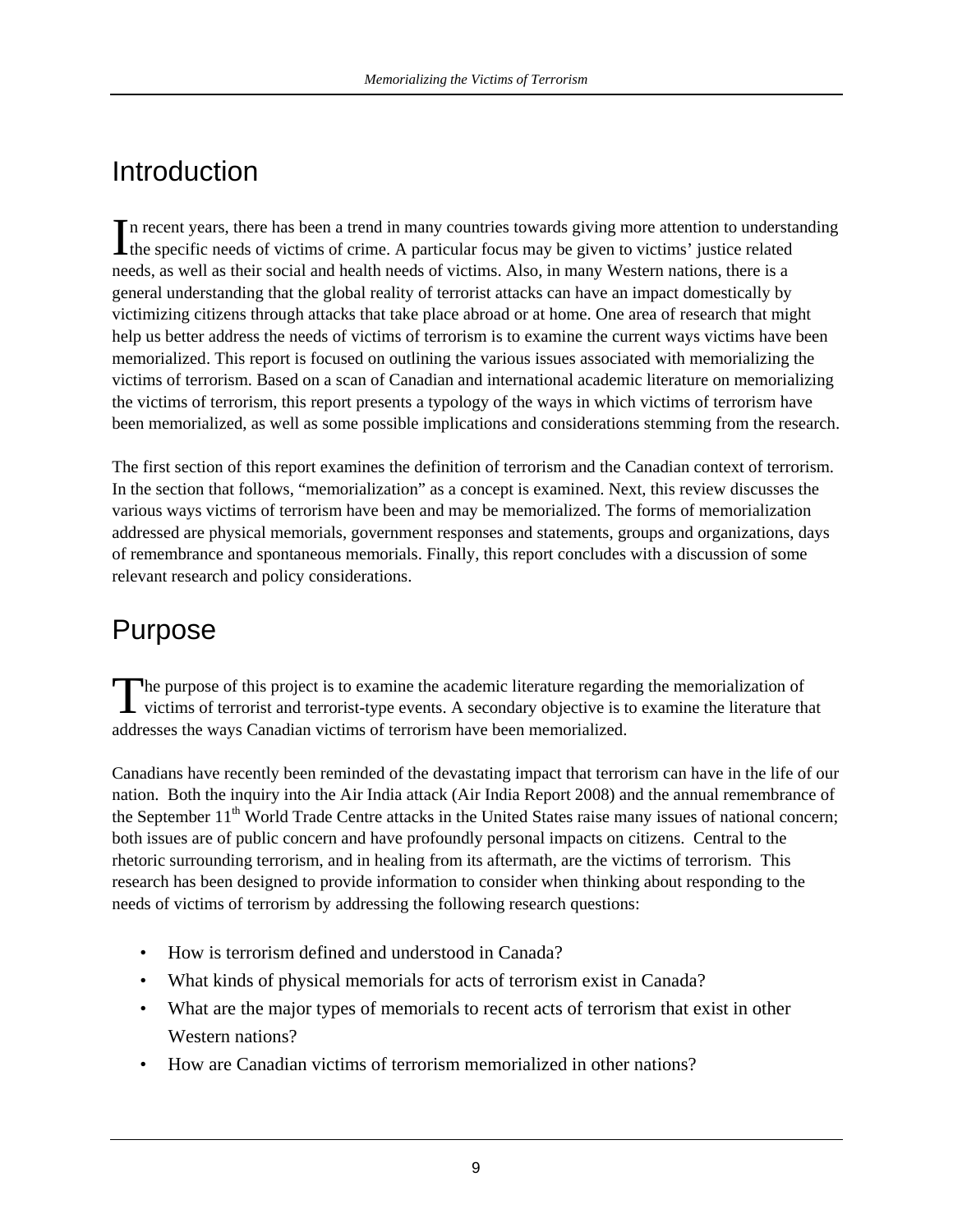• What policy issues did governments consider when seeking to establish memorials for victims of terrorism?

## Method

his project is the result of a literature review that took place during the summer of 2008. The research This project is the result of a literature review that took place during the summer of 2008. The r was undertaken through the standard practices associated with composing a literature review. Research articles were drawn primarily from academic journals acquired through online academic databases and Internet searches. Given the limited Canadian scholarship documenting the ways victims of terrorism have been memorialized, media sources were also utilized to obtain information. Overall, more than fifty academic sources were consulted for this project. A significant proportion of this literature was drawn from social science journals; the majority of which were based on cultural studies and anthropological research. Other journal areas included social science research on victims' issues, as well as some legal scholarship regarding terrorism.

The first component of this project was a general reading of the sources followed by a critical reading of specific components of the literature, especially those that directly addressed memorializing the victims of terrorism. However, given that most of the sources did not or only vaguely addressed the topic of memorializing the victims of terrorism, the scope of the research explored in this report was broadened to incorporate other similar research areas that may be of relevance to the topic of memorializing victims of terrorism. These areas of research included but were not limited to war remembrance memorials, extreme instances of violence, and terrorist-type events.

## Definitions of Terrorism and the Canadian Context

he past few decades have witnessed an increase in the scholarship produced regarding terrorism. The past few decades have witnessed an increase in the scholarship produced regarding terrorism.<br>Critical to this body of literature has been the definition of terrorism. Although defining terrorism has proven to be a highly contentious issue, there is some agreement among academics that the term is highly malleable and is hence, open to many different definitions and interpretations (Staiger et al. 2008; Weinberg et al. 2004; Fletcher 2006).

Many factors have been identified as contributing to the complexity involved in determining the definition of "terrorism." According to Weinberg et al. (2004), the primary factors that impede any attempt to provide a formal definition of terrorism include the use of the term for political purposes; problems associated with the scope of the term (i.e. identifying where terrorism begins and ends); and issues associated with the analytical characteristics of terrorism. Others argue that much of the difficulty surrounding the definition of terrorism stems from the need to develop a concrete meaning of the term (Grob-Fitzgibbon 2005; Fletcher 2006). For example, Grob-Fitzgibbon (2005) argues that the term remains ambiguous as a result of governments and scholars seeking to define the term too broadly so as to classify any form of unconventional violence as terrorism. Rather, the author suggests that governments and academics avoid "general" definitions of terrorism and instead acknowledge the various meanings the term may occupy. Despite this call to utilize the numerous and varied definitions of terrorism, legal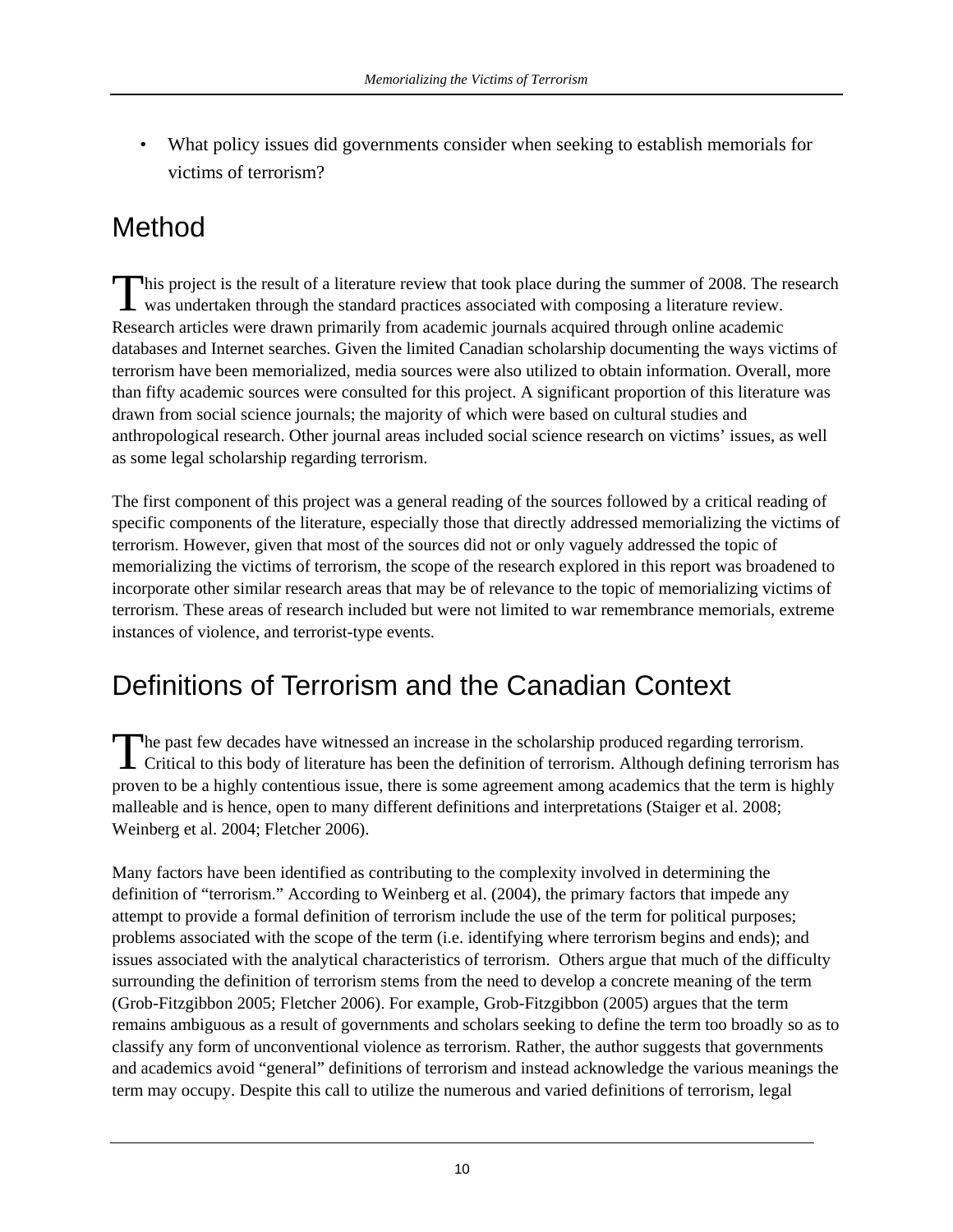definitions continue to serve as the primary and formally recognized definitions utilized by many governments and people. Given the scope of this project, it is critical that such terms subsequently serve as the foundation on which this report is based.

In Canada, section 83.01 of the *Criminal Code<sup>1</sup>* defines terrorism as an act committed "in whole or in part for a political, religious or ideological purpose, objective or cause" with the intention of intimidating the public "…with regard to its security, including its economic security, or compelling a person, a government or a domestic or an international organization to do or to refrain from doing any act." Activities recognized as criminal within this context include death and bodily harm with the use of violence; endangering a person's life; risks posed to the health and safety of the public; significant property damage; and interference or disruption of essential services, facilities or systems. It is useful to briefly contrast this definition with those adopted by other nations operating under law systems similar to that of Canada. According to the *British Terrorism Act* (2006), terrorism refers to the use and threat of action "designed to influence the government or to intimidate the public or a section of the public" and "made for the purpose of advancing a political, religious or ideological cause." Similar to the legal definition of terrorism in Canada, violence against people; damage to property; endangerment of life; and risks to the health or safety of the public are the key actions addressed within the Act. In the United States, terrorism is defined as consisting of activities that "involve acts dangerous to human life that are a violation of the criminal laws of the United States or of any State….intended to intimidate or coerce a civilian population; influence the policy of a government by intimidation; or…affect the conduct of a government by mass destruction, assassination, or kidnapping." Finally, the legal definition of terrorism in the European Union can be found in the *EU Framework Decision on Combating Terrorism* (2002) which identifies terrorism as activities with the aim of "seriously intimidating a population, or; unduly compelling a government or international organisation to perform or abstain from performing any act, or; seriously destabilising or destroying the fundamental political, constitutional, economic or social structures of a country or an international organisation." Activities that may be deemed terrorist under this framework include attacks on people resulting in death, kidnapping or hostage taking and extensive destruction to a government or public facility. Although it is widely acknowledged that attempts to establish a definition of terrorism that transcends various national borders have been largely unsuccessful (Staiger et al. 2008), the definitions presented clearly show that some consistency can be found in the various definitions employed by the governments of many Western democracies. Given these similarities, the approaches adopted by these governments toward the issue of victims of terrorism may provide some key insights on the various ways other governments can address the multiple issues that affect victims of terrorism.

In addition, the definitions described above also provide some support to the claim made by scholars that there are also consistencies in the terms used to characterize terrorism. In their empirical study on the definitions of terrorism utilized in three prominent terrorism journals, Weinberg et al. (2004) found that "violence," "threat(s)," and "politically motivated tactics" were among the key descriptors used to define terrorism. Marsella and Moghaddam (2004) note similar findings in their own research but include "influence/coercion" and "fear" as critical characteristics of terrorism.

 $\overline{a}$ <sup>1</sup> *Criminal Code,* R.S.C. 1985, c. C-46, s. 83.01.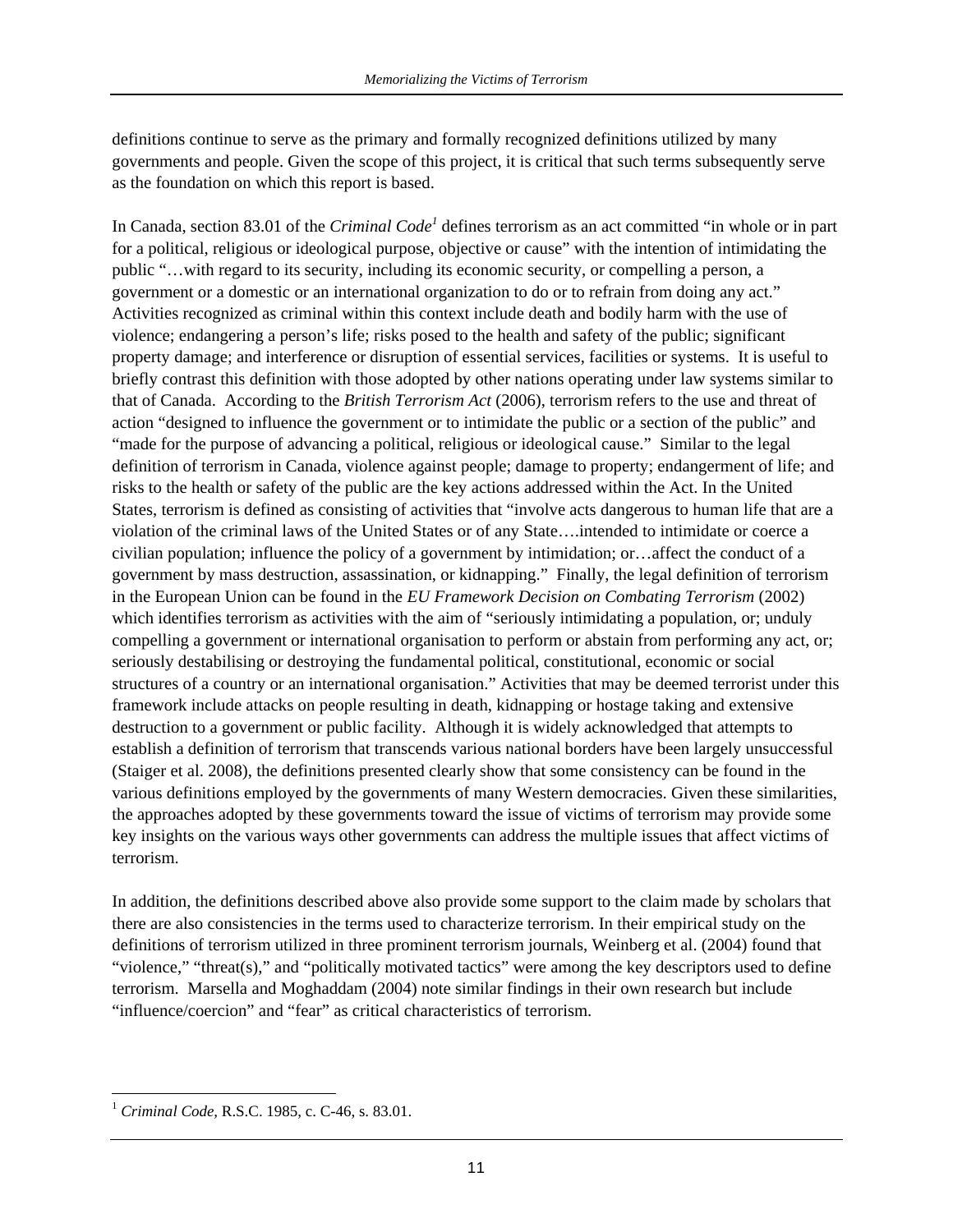Like the definition of terrorism, significant attention has also been given towards explicating the different kinds and types of terrorism. In general, research shows that there are three basic forms of terrorism – international terrorism, domestic terrorism and transnational terrorism (Staiger et al. 2008; Hough 2007). However, each basic form is also comprised of other sub-types that largely inform their basis. According to Grob-Fitzgerald (2005), terrorism can be broken down into four broad forms: national terrorism – terrorist activities involving national borders; revolutionary terrorism – activities aimed at the philosophical and political nature of government; reactionary terrorism – activities concerned with preventing societal and governmental changes; and religious terrorism whereby violence is used to further religious objectives. Staiger et al. (2008) also include vigilante terrorism and single-issue terrorism as among the important forms of terrorism.

Given the social, political and cultural environment in which terrorism is often based, efforts have also been made to contextualize the problem as it features for various states. In Canada, this research has been scarce; however, two notable studies in this area are those conducted by Ross and Gurr (1989), and Leman-Langlois and Brodeur (2005). In their 1989 comparative analysis of political terrorism in Canada and the United States, Ross and Gurr established that there were roughly 500 politically motivated terrorist events that occurred in Canada between 1960 and 1985 (85 percent of which were domestic). Concerned with identifying the reasons behind the decrease in oppositional terrorism in Canada, the authors cite pre-emption, deterrence, backlash and burnout as the primary reasons behind the drop in domestic political terrorism in Canada. The second study presents a contemporary analysis of terrorism in Canada. Utilizing more than 400 terrorist "situations" that occurred in Canada between 1973 and 2003, the authors developed an operational typology of terrorism (Leman-Langlois and Brodeur 2005). Some of the "situations" utilized by the authors to develop their typology include acts of vandalism by particular rights-based groups, acts of arson such as those committed by the members of the Doukhobor "Sons of Freedom," and acts of intimidation such as a 1986 incident in which a bomb was placed in a Canadian Immigration Centre. Based on the authors' typology, terrorism in Canada has been governed by four underlying rationales: demand based terror – activities geared towards a perceived problem; private justice terror – activities with the intent of attaining retribution; revolutionary terror – terror aimed at changes at the state level; and restoration terror – activities aimed at re-establishing a historical condition. Regarding the current face of terrorism in Canada, the authors stipulate that the Canadian context of terrorism is now more than ever, marked by transnational terrorism, ambiguous ownership of terrorist activities, and the link between religiously- and politically-motivated terrorist activities. It should be noted, however, that although this typology attempts to cover the Canadian experience of terrorism, it cannot be construed as exhaustive. As Staiger et al. (2008) note, the presence of multiple forms of terrorism makes it inherently difficult to make claims regarding the identification of *all* types of terrorism within a given context. Nonetheless, there are certain violent events that have been recognized and cited as Canadian terrorist events because they occurred in Canada and/or Canadian citizens were victimized as a result of the events.

One event that has received extensive attention from the media, the federal government and the general Canadian public is the 1985 bombing of Air India Flight 182. Described as the one of the worst cases of Canadian terrorism, the bombing took the lives of 389 people – 280 of whom were Canadian citizens. Other recent Canadian examples of terrorism include the Bali nightclub bombings, the World Trade Center attacks of September 11, and the criminal acts of the Front de libération du Québec (FLQ). These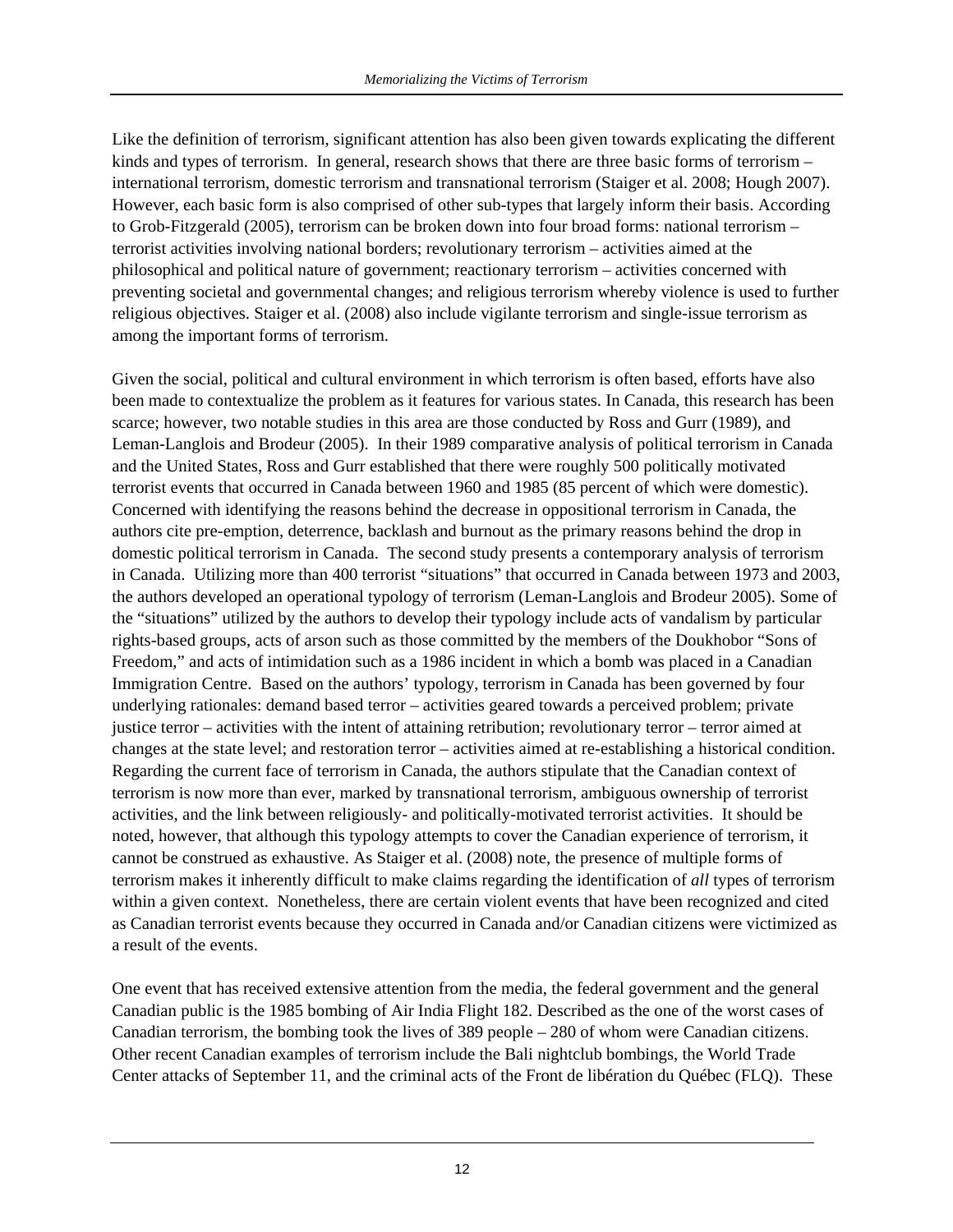events and others situate the context of this report and provide some of the background behind the impetus to memorialize the victims of terrorism.

Any endeavour to explain the context of terrorism in Canada must also consider the ways extreme acts of violence and terrorist-type events have featured in Canada. Examining these instances of violence and terror can contribute towards a more comprehensive analysis of victims' issues related to terrorism, especially where Canadian literature on particular issues related to victims and terrorism may be scarce. This juxtaposition is based primarily on the fact that both types of events share several similar characteristics. For example, research shows that terrorist acts and extreme acts of non-terrorist violence are at many times, motivated by hate (Sternberg 2003). According to Sternberg (2003), hatred functions as a critical premise of acts of violence such as terrorism, genocide and massacres. For Jagger (2005), acts of violence can be rendered terrorist in the instances where personal prejudices about particular groups of individuals are used to fuel violence against those groups. A second characteristic shared by acts of terrorism and non-terrorist acts of violence is that both types of events are at times, motivated by particular ideologies. Scholars have long recognized the influential role ideology plays in terrorist motivation (Drake 1998; Hoffman 1995). Whether religiously or politically based, ideologies are central components of terrorism that can be used to encourage peoples' participation in terrorist activities (Hudson 1999). This critical assessment can also be applied to "non-terrorist" acts of violence. Racist and sexist ideologies are, but a few examples of particular ideologies that may function in non-terrorist acts of violence. The 1989 Montreal Massacre is exemplary of this form of violence. In light of these and other justifications, the discussions to follow in this report incorporate various Canadian and international instances of non-terrorist violence in an attempt establish a framework for addressing the memorialization needs of victims.

When we think of victims of terrorism, we need to consider the issues that relate to the different levels of victimization experienced by victims (Hill 2004). According to Hill (2004, 83), victimization through terrorism may be experienced at direct, secondary, and community levels, all of which may vary in terms of the extent and kind of victimization. Staiger et al. (2008) present a similar classification of victims of terrorism. The authors note that although the term "victim" may be used to refer to all individuals that experience some form of direct injury, emotional harm and or suffering as a result of an act of terrorism, vicarious or indirect victims are individuals that were not direct targets of terrorists, but nonetheless experienced fear, anxiety and other related stressors following a terrorist attack (i.e. the general public). This notion of direct and indirect victimization is significant because it highlights the importance of considering the needs of the general public alongside the needs of victims and their families.

As we see, what motivates an attack or who is attacked is part of what may determine the form memorialization of victims may take. A further distinction is whether or not the attack takes place in Canada or overseas, and how what proportion of the victims are Canadians. $2$  Unfortunately, this important area of inquiry does not appear to have been addressed yet as a theme in the academic literature and, therefore, cannot be dealt with in a substantive manner in this report.

 $\overline{a}$ 

 $2^2$  For instance, the Air India bombings took place near Ireland and about 90% of the 307 killed were Canadian, the World Trade Centre attack took place in New York and about 1% of the 2,750 killed were Canadian, and in the Bali night club bombings about 1% of the 202 killed were Canadian. Yet how nationality was highlighted and impacted upon the memorialization of victims was very different in all three cases.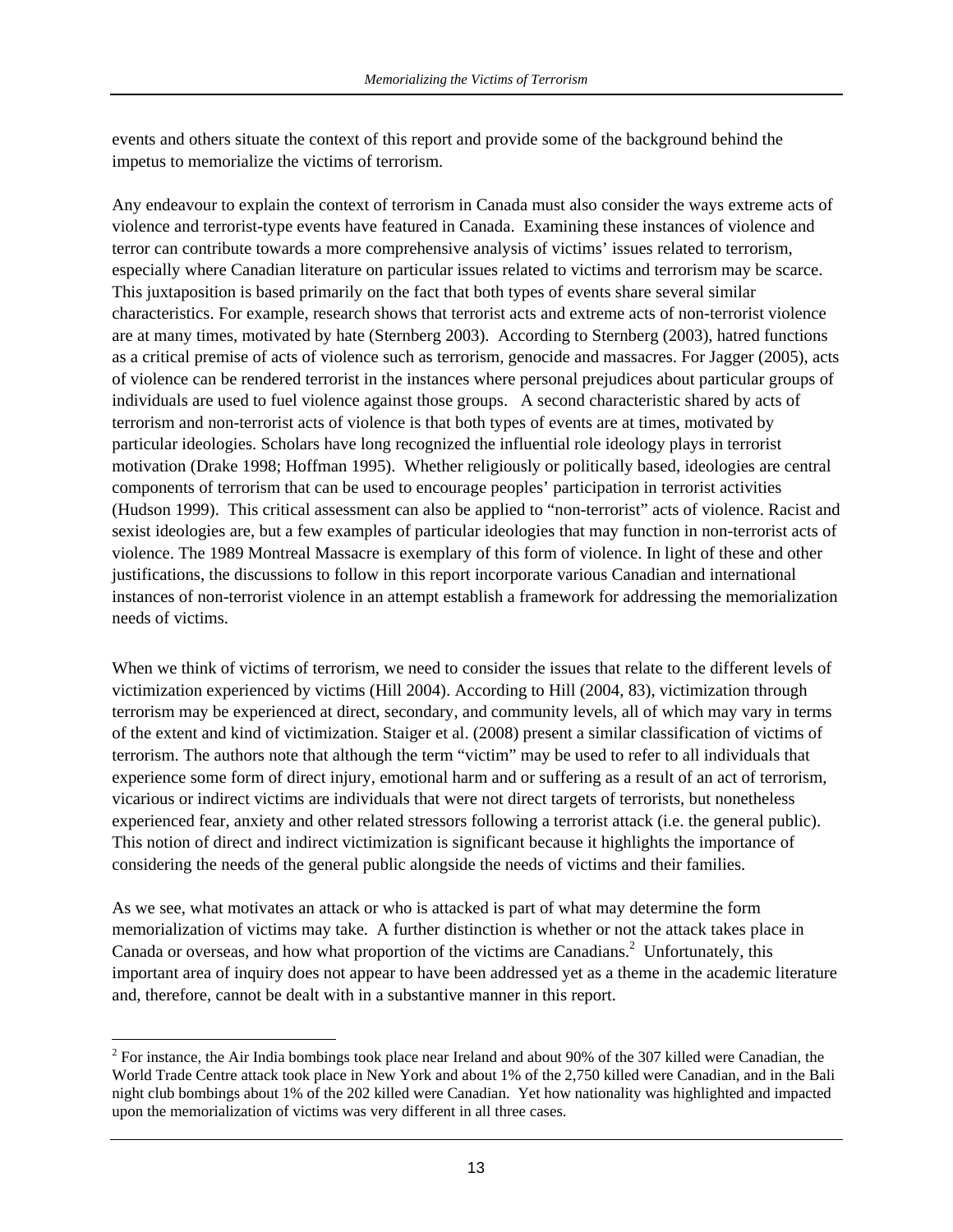Although there many issues associated with victimization following terrorist events, trauma has been identified as among the most critical issues victims may face (Miller 2003; Updegraff et al. 2008). Issues particular to victims of terrorism under the broad spectrum of trauma include post-traumatic stress disorder, grief, and survivors' guilt (Hill 2004). In addition to issues related to trauma, Shichor (2007) distinguishes the public response to victims of terrorism as an important area in victimological studies of victimization through terrorism. According to the author, victims of terrorism are more likely than other victims of crime to receive sympathy from the public. In addition, Shichor (2007, 277) stipulates that victims of terrorism are also less likely to be stigmatized and labelled "weak" as a result of their victimization and are thereby free of the negative psychological effects associated with such a label. Overall, there are many issues to consider when addressing the needs of victims of terrorism. Memorializing these victims may be one way to address the issues related to their victimization; however, some consideration of the ways memorialization can be used to assist in the healing process is necessary, as well as the ways in which it may contribute to further traumatization and revictimization of victims. The discussions that follow shed some light on many of these issues.

### Memorialization

Today, memorials occupy a permanent place in the landscape of many nations. By definition, memorials have been described as spaces "invested with meaning" that are set aside to remember (Doka 2003, 186). In devising a definition of the term "memorial," researchers have been keen on noting that care must be taken to avoid incorrectly using the term "memorial" in place of the term "monument" (Gough 2002). According to Gough (2002), what differentiates the two terms is the intent of preserving and remembering that is accompanied with memorializing; while monuments usually project celebratory sentiments.

As a process, memorializing is marked by activities and actions done to mourn and remember people, places and things of importance in society. As Foot et al. (2006, 72) note, these practices provide the opportunity for people to "celebrate the lives of those who died, to mourn their passing, and to inscribe memories of the deceased in the public consciousness."

In terms of research, it should be noted that most of the academic literature on memorialization and remembrance largely focuses on the positive impact of memorializing events for individuals that have been victimized. For the most part, the academic literature does not empirically examine the wider social effect that memorializing can have on social attitudes or on public policy. However, there is some evidence that memorialization can also have negative social consequences. For instance, as social psychologists have demonstrated, remembering the historical victimization of one's own social group makes an individual less concerned by the harmful actions their own group may inflict on others (Wohl and Branscombe 2008). This is particularly true for those social groups identified as being responsible for the victimization.

Irrespective of the extent of research focused specifically on the negative and positive effects of memorializing, a significant proportion of the general literature on memorials and memorialization has been sociologically and psychologically based. From the psychological perspective, memorials have been examined in relation to peoples' memories and as mechanisms for coping with trauma. For example, one body of research casts memorialization as a method used by people to cope with the feelings of guilt and responsibility that is sometimes associated with surviving traumatic events (Oliner 2006). Described as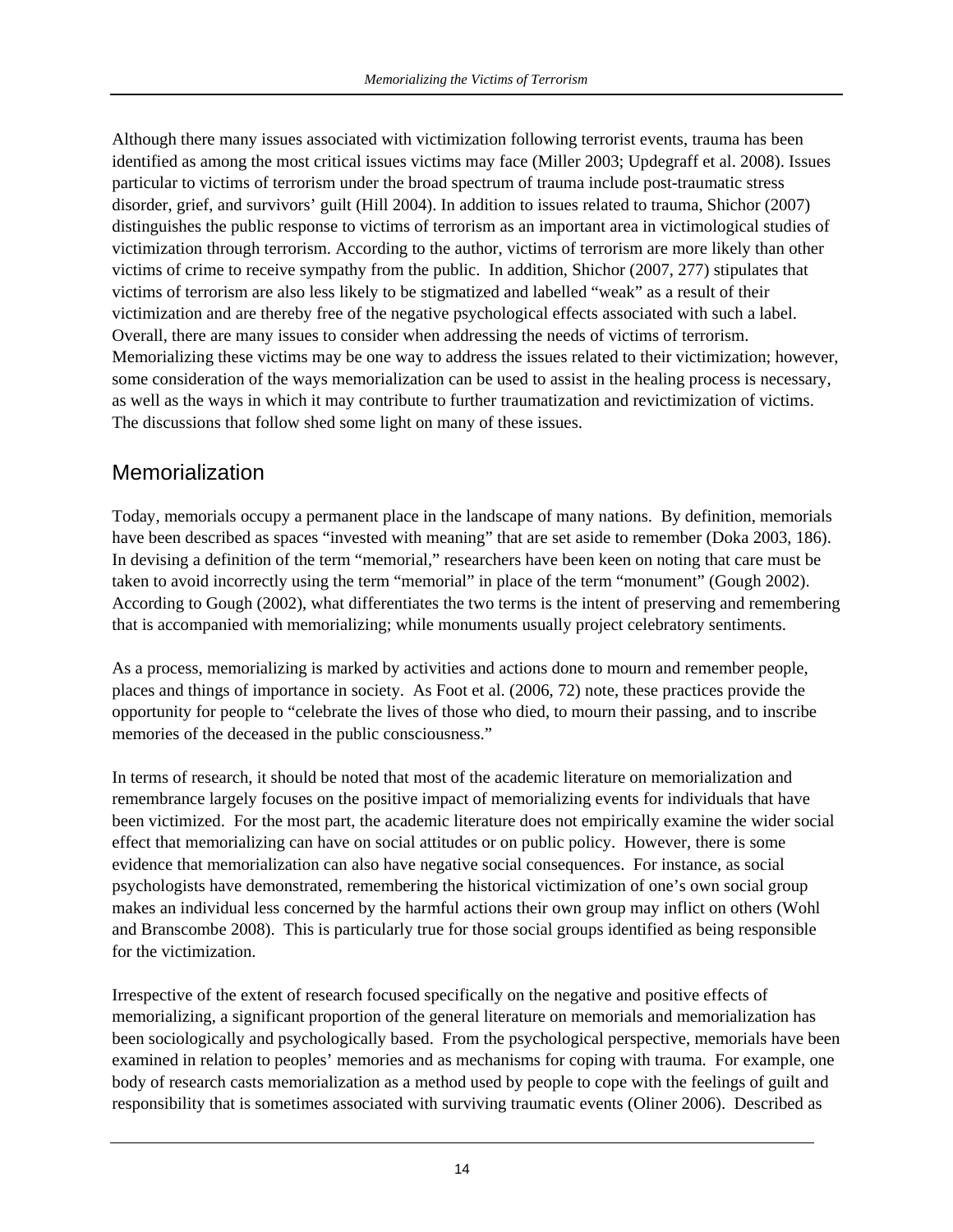externalization, this necessary process uses memorials to facilitate the use of "objects in external reality" to overcome internal conflicts that plague peoples' conscious after traumatic events (Oliner 2006, 884). From the sociological perspective, research on memorials is varied and covers a wide range of topics such as the meanings attached to memorials, and the basic functions of memorials (Zitoun 2004; Low 2004). For example Zitoun (2004), who deconstructs the meaning of memorials, asserts that memorials have four primary functions in society. First, they are used to reinforce notions of trust in the nation-state; second, memorials establish avenues through which people can interact with others; third, they function as sites of mourning; and lastly, they provide opportunities of learning. In general, it is important to note that although the scope of research on memorials and memorializing is wide and diverse, research in the area has only recently begun to incorporate the experiences of the victims of terrorism into this particular discourse.

As a relatively recent research endeavour, there is little doubt that memorializing the victims of terrorism is a complex process. The scarce research that does exist in the area depicts the process of memorialization as highly contentious. First, research highlights that a contributing factor to the complexity of the memorialization process is the presence of numerous stakeholders (Britton 2007; Couch et al. 2008). Some of the stakeholders involved in one way or another in the memorialization process are victims, victims' families, victims' associations, the public, religious organizations and community groups/associations. In addition, city officials, politicians and various governmental units at many levels of government, such as the federal, provincial and municipal governments also serve as critical stakeholders involved in the memorialization process. Amid the extensive presence of numerous stakeholders in the memorialization process, the literature overwhelmingly stresses the critical role victims and victims' families *can* and *should* play regarding the development of memorials honouring the lives lost to acts of terrorism (Britton 2007; Berman 2002; Hoffman and Kasupski 2007). However, research shows that victims and victims' families are often faced with competing influences from other groups involved in the memorialization process (Britton 2007). In her analysis of commemorative activities in the United States, Britton highlights the various roles stakeholders may play in the commemorative process. According to Britton (2007), stakeholders have various levels of influence and control over the memorialization process. Of note are the "gatekeepers," whom the author asserts are the public agents and government officials focused on regulating the "production and reception" of memorials (Britton 2007). In many instances, the outcomes of these forms of control over the memorialization process are evident in the various narratives that become associated with particular memorial events. As such, deconstructing the ways narratives feature in the memorial process may provide an opportunity to identify how and for what purposes control is exercised and may also signify the role, or lack thereof, victims and victims' families play in the memorialization process.

Citing Schwartz (1998) and Langer (1998), Damphouse et al. (2003, 6) identify narratives as stories that are used to (in)directly influence the collective support needed to successfully establish memorials for tragic events. More precisely, the authors assert that such narratives normally convey major or minor messages regarding the event in question. Major narratives include progressive and redemptive themes, while minor narratives are those represented primarily through dogmatic, toxic (narratives focused on the pain associated with remembering) and patriotic themes (Damphouse et al. 2003). Other research has focused on the ways in which politics feature in the production and presentation of narratives. According to some scholars, memorials related to terrorism and other hostile activities are often reflective of nation and state based narratives regarding war and security (Shay 2005; Doss 2008). For example, Doss (2008)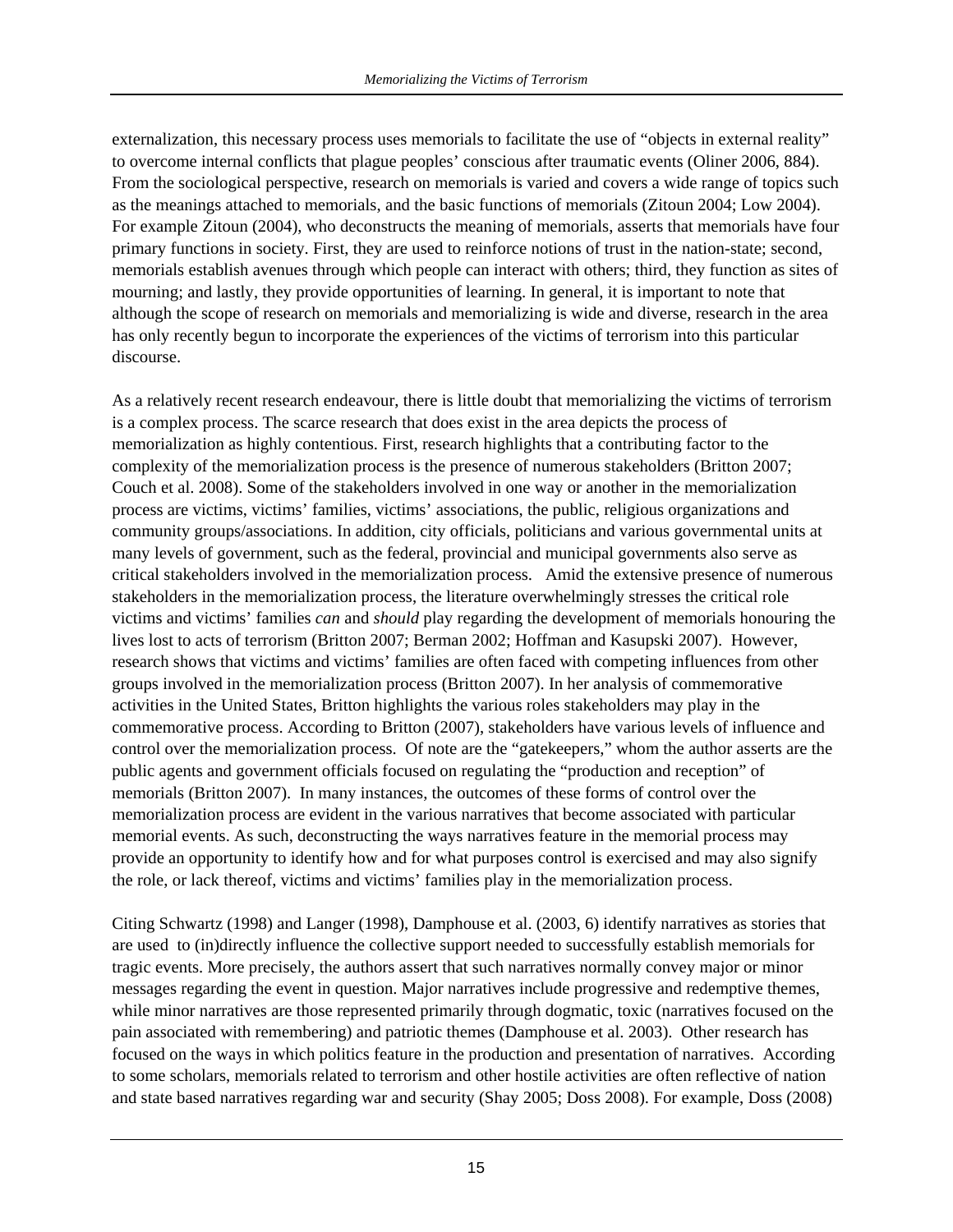stipulates that American memorials developed to preserve memory following a terrorist event primarily function by transforming the lives lost through acts of terrorism into symbols of American patriotism and heroism. For Doss, painting an image of American courage and heroism with the experiences of victims of terrorist events actually undermines authentic acts of individual heroism while simultaneously projecting an image of the US as blameless, and victims of terrorism as highly patriotic citizens. What is being called into consideration here is the fact that particular state narratives regarding terrorist memorials are open to interpretation at both the local and international levels. As such, care must be taken to address the underlying implications of memorial narratives from particular, as well as global contexts.

Doss' (2008) ideas are also reflected in the debates that emerged immediately following an early proposal to develop a museum - The International Freedom Center (IFC) - to commemorate the events and victims of 9/11. According to the Center's developers, the forthcoming centre would serve as a place to celebrate American ideals and visions of freedom (Hoskins 2007). However, the proposal was met with opposition from victims' families who argued that the museum was in actuality, an avenue to further American political ideologies while indirectly displacing the memory of the victims. This sentiment speaks to the argument that too often, the varied narratives of victims, victims' families and groups are often obscured by more dominant memorial discourses, namely government and media dominated narratives (Low 2004).

Another issue associated with memorial narratives are the multiple meanings regarding terrorism that emerge in their production. For example, research shows that meanings about "victim" and "victimhood" sometimes become critical areas where memorialization is concerned. In their research on the commemoration of the Northern Ireland Troubles, $3$  Graham and Whelan (2007) argue that contested meanings of victimhood can often emerge as people struggle to differentiate amongst the various kinds of victims (i.e. victims of state violence versus victims of terrorist actions). The authors stipulate that as a result of this, a "hierarchy of victimhood" becomes prevalent in the memorialization process thereby perpetuating the fragmentation of consensus regarding the establishment of memorials, especially where diverse groups are involved (2007, 483). Hite (2007) presents a similar case regarding the memorialization of victims of terrorism in Peru. In this example, some individuals were calling for a national terrorism memorial to also acknowledge the supposed and suspected perpetrators of terrorist events in Peru. For the opponents of this position, such forms of recognition at the memorial site undermined the experiences of the victims and their loved ones and hence, should not have been suggested in the first place. Overall, the studies discussed above illustrate the significance in deconstructing the ways narratives feature within memorial processes, and stress the need to address such issues in the planning process of prospective memorials for the victims of terrorism.

## Classifying Memorials

**M** emorializing those killed through acts of terrorism can be accomplished in a variety of ways.<br>Memorials honouring these victims consist primarily but not exclusively of physical memoria **I**Memorials honouring these victims consist primarily but not exclusively of physical memorials,

<sup>&</sup>lt;sup>3</sup> "The Troubles" refers to a period of violent conflict between various political organizations and groups in Northern Ireland from approximately 1960 to 1996.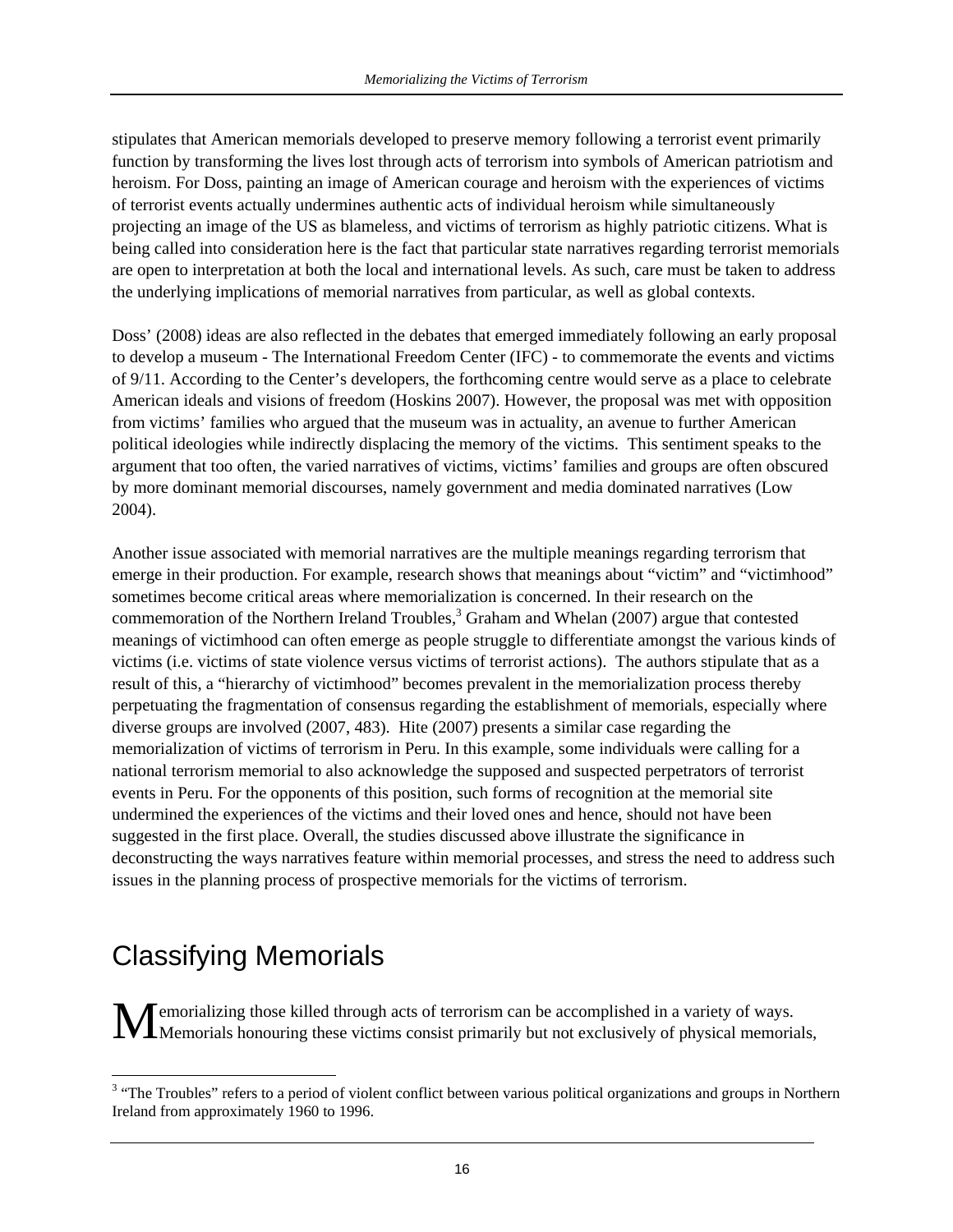spontaneous memorials, and formally recognized days of remembrance. Other secondary forms of memorialization include the creation of victims' groups and organizations, government statements and responses regarding the victims of terrorism, and commissions and inquiries regarding terrorist events. Overall, identifying and specifying the ways in which the victims of terrorism are memorialized is a somewhat challenging task given the malleability of the terms associated with terrorism, and the various forms and types of memorials that exist.

The section below presents a typology of some of the various kinds of memorials that have been and may be used to honour the victims of terrorism.

#### Physical Memorials

Physical memorials are among the most common forms of memorialization. As they relate to terrorism, research indicates that there are many issues to address when physical memorials are being considered as a viable option for memorializing victims. Many of these issues are addressed in the works of human and social geographers. For example, Rankin (2003) notes that geographers generally view space as situated places guided and highly influenced by social processes. Under such processes, locations and places become susceptible to imposed meanings and in turn generate social meaning. What this implies for the memorialization victims of terrorism is that prospective locations of physical memorials require significant consideration in the memorialization process. In the United States, the Arlington Cairn memorial for the victims of Pan Am Flight 103 is an example of the ways in which the location of a monument can pose significant challenges in the establishment of a memorial. Dispute over the Cairn was fuelled by a request from the members of victims' families who were seeking to erect the monument at Arlington National Cemetery – a cemetery for American war veterans (Britton 2007). Based on the emotional appeal of family members and despite initial refusals to the request, U.S congress later agreed to construct the memorial in the military cemetery. Shay (2005) presents a similar situation regarding the memorialization of victims of "hostile activities" in Israel.<sup>4</sup> According to Shay (2005), efforts to construct a memorial for the victims of hostile activities within close proximity to a military cemetery drew much debate. At issue was whether the chosen location for the monument connoted the idea that the deaths of the victims of hostile activities were similar to those of soldiers. Despite this debate, the monument still remains at the Israeli military site on which it was initially erected.

The design of an impending memorial can also be a source of dispute among the various stakeholders involved in the memorialization process. An example is evident from the dispute that has erupted regarding the World Trade Center (WTC) site upon which the 9/11 memorial is to be erected and the business centre developed. At issue here are the competing visions regarding the outcome of the site between the WTC United Family Group and the Lower Manhattan Development Corporation (LMDC). The LMDC's proposal to build a commercial centre over the area of the site where a significant proportion of victims' remains were recovered was a major problem during the memorialization process (Couch et al. 2008). For the victims' families, the area from which human remains were retrieved (and may still be buried) should be a site reserved for the sacred act of memorialization rather than profane commercial enterprise. To protect the area from being built upon, the WTC United Family Group, with

 4 'Hostile activities' is the formal name given to the monument erected in honour of victims of violence in Israel (i.e. The Memorial for the Victims of Hostile Acts and Terrorism).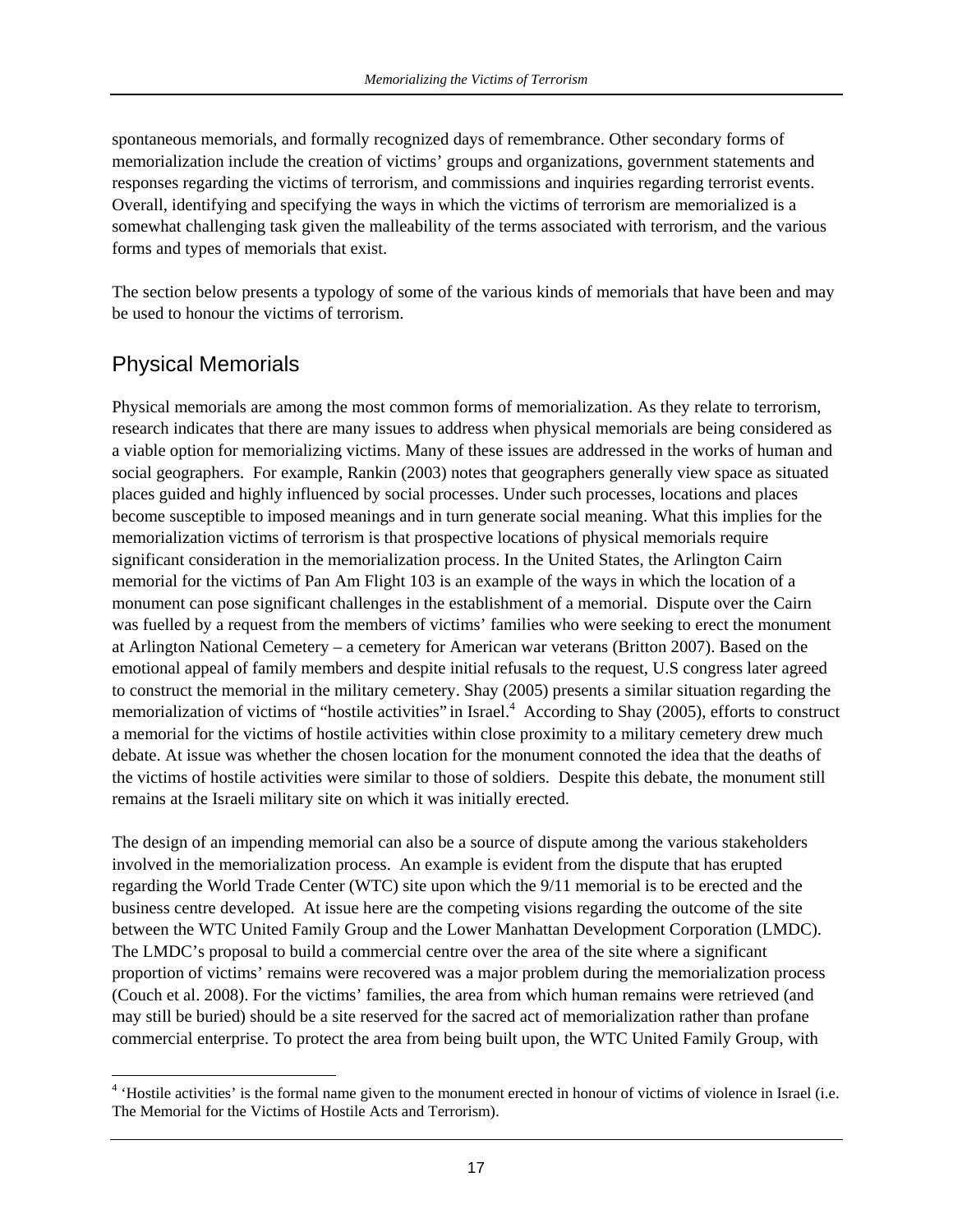the assistance of politicians, drafted legislation to protect the site. As a result, the plans proposed by the LMDC were subsequently discarded. This case illustrates the importance of recognizing and acknowledging the various and competing objectives surrounding the selection of a memorial site.

The memorialization process regarding the Northern Irish Troubles is another case that illustrates the importance in acknowledging the meanings conveyed to the public via physical memorials. At the request of the Northern Ireland Office, a commission was established to identify the issues associated with implementing various memorial schemes for the victims of The Troubles. Of note in the resulting report is a brief discussion of issues to be taken into consideration where physical monuments are concerned. These critical issues are captured in the following statement:

What should be the tone and message of such a monument? How could it take a form which would recognize the suffering of victims from diverse backgrounds in a way which would seem both acceptable and fitting to them… the understandable concern of relatives, friends and colleagues is not merely that the life and death of a victim should be remembered, but that it should be reflected in a memorial which can be treated with due respect by those who encounter it (Bloomfield 1998, 46).

Again, this case highlights the significance that the potential meanings memorials may have for the victims, their families and the general public. It also draws attention to another concern that bears some consideration in the memorial planning process: the general public's reactions to the memorial(s). As many academics have noted, memorializing is a highly political issue (Hite 2007; Graham and Whelan 2008). As such, public responses to memorials, and in this case physical monuments, may be subject to reactions as diverse as the communities in which they exist. The events following the creation of a monument for Peruvian victims of terrorism are exemplary of this situation.

A Peruvian memorial to victims of terrorism - "The Eye that Cries" - was initially controversial because the inscription of the names of both victims and supposed perpetrators of terrorist activities were made on the same monument. However, this issue was heightened with the arrest and charge of a key political figure involved in many terrorist-related conflicts in the region (Hite 2007). In protest of the arrest and charge, the monument was vandalized and many of the names doused in paint. What may be gathered from this case is that "simple acts of memorialization" such as inscribing names to monuments (or other attributes common to physical memorials) have significant social and political implications that must be addressed when considering memorializing the victims of terrorism.

Similar concerns were also addressed during the commemoration process for the victims of the March 11, 2004 terrorist attack in Madrid, Spain. Many people were of the viewpoint that the national memorial should honour *all* the people who had been victimized over the past 30 years by the Euskadi Ta Askatasuna (ETA), the group responsible for many of the terrorist attacks in Spain (Abend and Pingree 2004).<sup>5</sup> Despite this request, the monument that was eventually erected was dedicated only to the victims of the March 11 bombings. One way to address these issues of inclusion and exclusion regarding memorializing victims may be to consider Bloomfield's (1998) suggestion that physical memorials avoid presenting certain victims as more deserving over others; rather, they should seek to incorporate key words and statements than can transcend differences and promote change and remembrance.

 $\overline{a}$ 

<sup>&</sup>lt;sup>5</sup> Euskadi Ta Askatasuna (ETA) in Basque translates as "Basque Homeland and Freedom."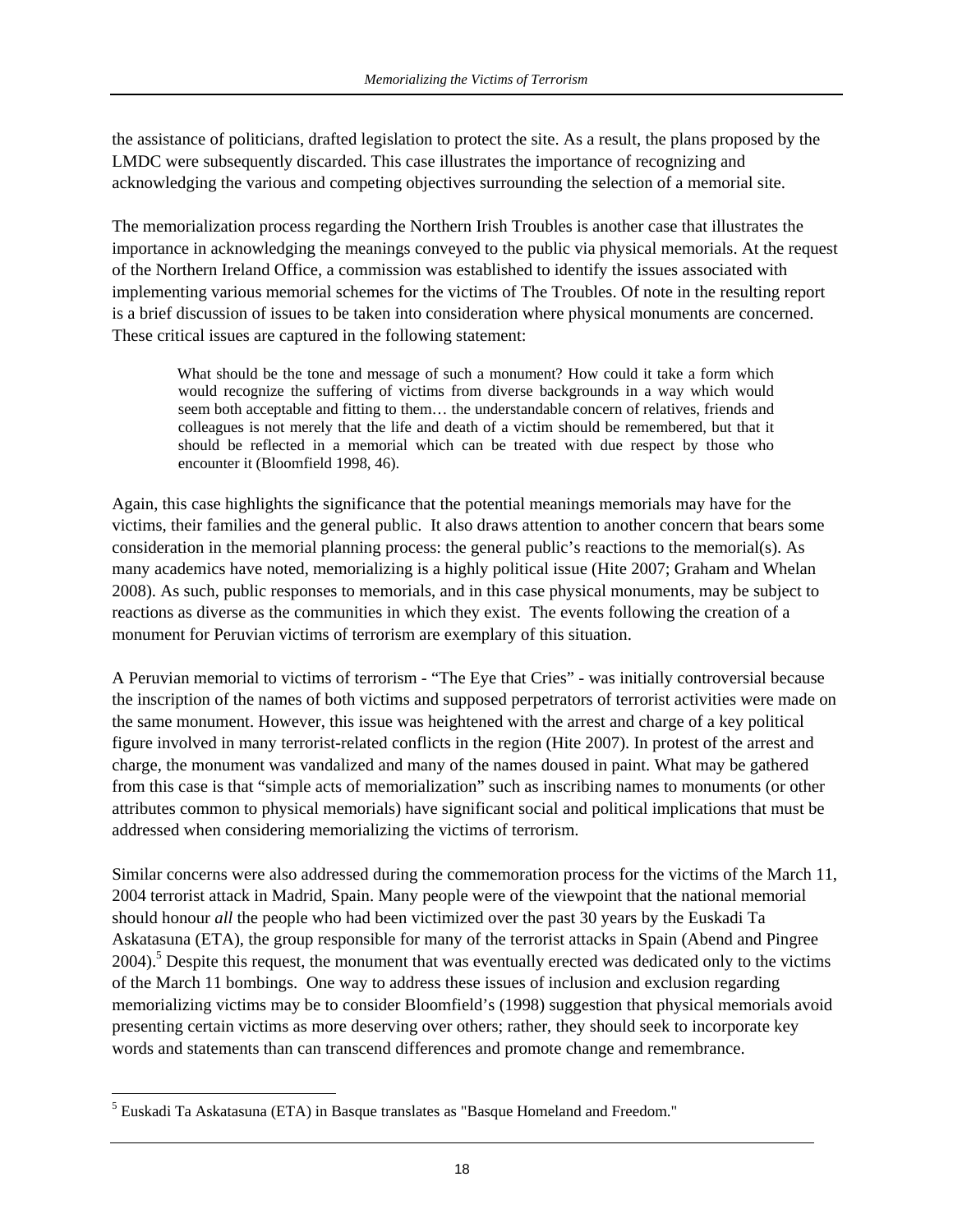These examples all highlight the ways in which "meaning" features in attempts to memorialize victims of terrorism. As the literature has stressed, implicit and explicit messages that emerge from monuments and or memorials have a real effect on the people that come into contact with them. Therefore, there may be some benefit gained from utilizing policies that examine the narratives attached to proposed memorial and monument schemes.

The paper has thus far focused on approaches that could be used to address prospective memorials, especially physical memorials. However, one can also look towards the current landscape of physical memorials in Canada for an understanding of the ways to address some of the issues involved where considerations are being made to memorialize Canadian victims of terrorism. The monuments erected to honour the victims of Air India Flight 182 illustrate some examples of physical memorials that have been developed to memorialize Canadian victims of terrorism. According to the Air India Report, the first formally recognized physical memorial for the victims of Air India Flight 182 was erected on June 23, 1986, at Ahakista on Dunmanus Bay, Ireland (Air India Report 2008). In terms of recent monuments, the June 23, 2008, dedication of an Ottawa memorial for the Air India victims on the National Day of Remembrance for Victims of Terrorism (June 23, 2008) serves as the most recent memorial erected for the victims of the bombing. Comprised of a walkway and a bronze plaque on which the names of the victims are inscribed, the memorial site was donated and designed by the National Capital Commission and the \$70,000 cost of the renovation was covered by Public Safety Canada (Public Safety Canada 2008). Other recent memorials for the victims of the Air India bombing include a sundial and wall etched with the names of the victims that was unveiled in Toronto on June 23, 2007, and a similar wall along with a playground that was unveiled in Vancouver in July 2007. Public Safety Canada notes that the cost of this memorial is shared by the federal government and the government of British Columbia, while the land for the site was donated by the Vancouver Board of Parks and Recreation (Public Safety Canada 2007a). Similarly, the \$625,000 cost for the Toronto memorial is also shared between the federal and provincial government, with land for the site donated by the City of Toronto (Public Safety Canada 2007b). Overall, these recent monuments reflect partnerships between the federal, provincial and municipal governments (Air India Report 2008).

Another important dimension of physical memorials in Canada can be found in war memorials. Though not particularly related to terrorism, war monuments and memorials constitute a significant proportion of the physical memorials that occupy the Canadian memorial landscape and as such, should be acknowledged in any discussion regarding the role physical memorials play in commemorating lives lost to violence. War memorials commemorating the lives of soldiers can be found in most Canadian cities and towns. In his genealogy of Canadian war memorials, Shipley (1987) shows that the process of memorializing Canadian victims of war is one that involves many of the logistical issues associated with establishing physical memorials for other types of events. According to Shipley, many war memorials are the result of insistence from various stakeholder groups such as veterans' associations, governments and politicians, and community associations such as women's and social groups. In terms of costs, Shipley (1987) notes that funding for memorials erected during the 1920s and 1930s came from organizational donations, fundraisers and individual contributions. It might be assumed that these funding sources still serve as the primary sources of funding for memorials erected today. Finally, the upkeep of many war memorials and monuments is an important facet of the war memorialization process. According to Shipley, war monuments and memorials are maintained primarily because some people see value in their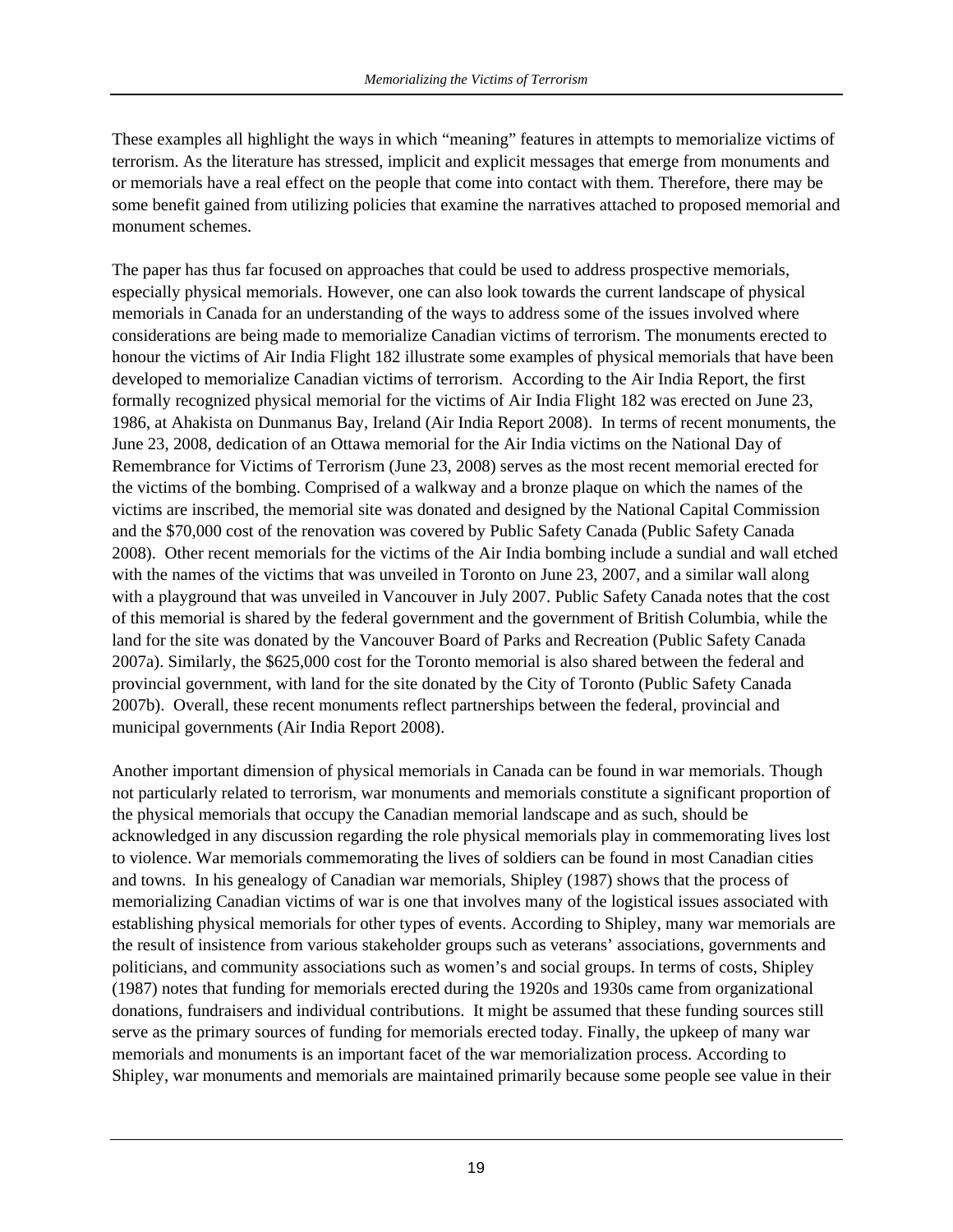preservation; however, their on-going care continues to be an issue for many municipalities, to whom responsibility for their upkeep often falls.

Today, Canadian war monuments and memorials are maintained through a variety of means. Apart from individual donations made towards the preservation of these sites, Veterans Affairs Canada has also taken an active role in the conservation process. For example, the department operates a *Cenotaph/Monument Restoration Program* which provides financial assistance to municipal governments, non-profit organizations, educational institutions, historical organizations, and charitable organizations and associations seeking to preserve war monuments (Veterans Affairs Canada). A similar approach is taken in the United Kingdom where war monuments and memorials are maintained primarily by the War Memorials Trust, a charity that works to preserve all war memorials in the nation (Department of Constitutional Affairs 2007). The Trust also provides grants to public and private groups and organizations, and people seeking to maintain memorials in their communities and jurisdictions. The maintenance of physical memorials, such as monuments, can benefit from the contributions made by government or state-based initiatives geared toward preserving such forms of memory.

Given their extensive presence in Canadian society, war memorials and monuments indeed provide key opportunities for policy makers and researchers to gauge some of the technical issues associated with establishing physical memorials. In addition, some recent research also suggests that these forms of memorials also provide exemplars of the complex ways meaning and narratives feature for the logistical components regarding physical memorials. For example, Gordon and Osborne (2004) assert that war memorials are often laden with symbolic meanings regarding national identity. In their research on Confederation Square and the National War Memorial, Gordon and Osborne (2004) chart the history of Canadian war memorials of the last century and the impact that these memorials have had on Canadian national identity. According to the authors, early instances of identity shaping through memorials can be found with the efforts taken in the 1920s to establish a war memorial in Ottawa. As the authors note, the key premise that governed many of the proposed ideas regarding a future monument was the idea that the monument to be erected must convey notions of heroism and patriotism while simultaneously enhancing the national image of the nation's capital. The memorial of choice, the National War Memorial, was thought to convey all of these sentiments; however, its erection at Confederation Square in 1938 was received with discontent by some Canadians. According to Gough (2004), Canadians were displeased with the monument's title ("The Response") which was viewed as an implicit affirmation of Britain's control over Canada, and by the fact that the monument was designed by a non-Canadian. Another example of a Canadian case where a war memorial was met with conflict is the Beaumont Hamel Newfoundland Memorial battleground. This case is especially interesting because it was created to honour the memory of Canadian, Scottish and British soldiers. A primary issue that has plagued the memorial has been the ownership of the memorial (Gough 2007). Given the presence of the various nationalities being commemorated at and through the site, the issue as to whom the memorial truly belongs and represents has been a critical point of contention. Issues regarding the inaccurate presentation and lack of facts and information regarding the events commemorated at the battlegrounds have also resulted in contention for many. According to Gough (2004), the accuracy of dates, times and actions represent critical moments of truth for the various social groups that come in contact with the memorial. As such, any deviation from what may be considered "truth" by a particular group may indirectly undermine the memorialization of victims of terrorist and terrorist like events.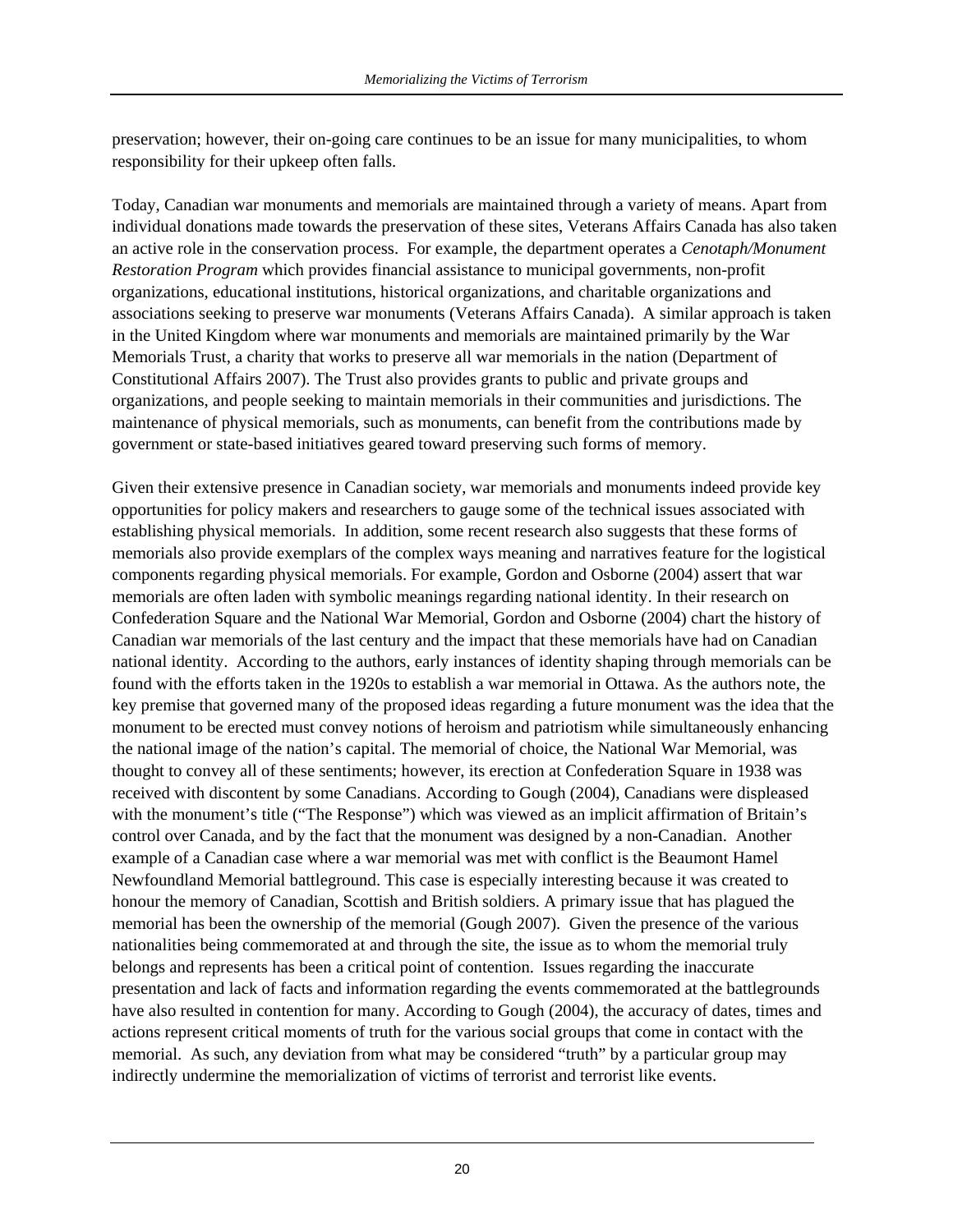Finally, one can also learn from the 1989 Montréal Massacre in which fourteen women were murdered at l'Ècole polytechnique at the University of Montréal in Québec. Though the classification (or declassification) of this event as terrorist may be open for debate, it is nonetheless recognized as a historic Canadian example of a mass killing involving Canadian citizens. In particular, this case is also exemplary of a non-terrorist act of violence that bears some characteristic features of acts of terrorism, namely the presence of hate and stimulating fear amongst a class of people. The assailant's hatred towards "feminists" was one of several key factors that led to the massacre (Weston and Aubry 2007). In short, there are some insights that can be gained from the ways this event has been and continues to be memorialized through the use of physical monuments.

Over the past eighteen years since its occurrence, the victims of the Montréal Massacre have been memorialized primarily through memorial services and the development of various memorial monuments. Monuments commemorating the event can be found in major Canadian cities such as Montréal, Vancouver, and Toronto, as well as in smaller cities and towns. In addition, monuments have been further localized to include areas such as college and university campuses and local community parks. The funding for these physical monuments may come from a wide array of sources depending on the context in which they are being erected. For example, memorials built on college and university campuses may be funded by these institutions, while different levels of government may provide funding for monuments at public sites such as parks. In the context of this particular massacre, funding for memorials also came from various advocacy groups (Burk 2006).

The preceding pages have noted some of the key issues associated with utilizing physical memorials to memorialize the victims of terrorism. Based on the case of the Air India tragedy, one key factor that must be addressed when attempting to memorialize is timing. The earliest, formal, physical memorial was erected in Ireland the year immediately following the tragedy, while the earliest Canadian memorials were erected decades later. Overall, the literature indicates that the timeframe of particular memorial projects following a terrorist event is critical not only for the victims, but for society as a whole. Logistical issues such as costs, location and the upkeep of physical memorials are also important factors to consider in the memorialization process. As evidenced in the conflicts regarding the Beaumont Hamel Memorial, efficient upkeep of the site, accessibility to the site and accuracy of information depicted in and around the site are all factors that require careful consideration in any endeavour to establish a physical memorial.

It is also important to consider the "cultural life" of a memorial in discussions regarding physical memorials. According to Rigney (2008), the cultural lives of monuments are as significant as their physical appearance. For Rigney, preserving the cultural lives of monuments involves peoples' willingness to reinvest in monuments not only through commemoration but also through media representations of and human engagement with the monuments. As such, it may be beneficial to consider the various ways through which citizens can be encouraged to take active roles in memorializing (i.e. encouraging citizens to visit memorial sites). Finally, careful consideration must be given to the implicit and explicit meanings that become attached to memorials and monuments. As commenters have noted, attention must be given to the ways particular narratives shape memorials and the ways in which "other" or underlying objectives take precedence in the memorialization process (Gough 2007; Nevin 2005; Hite 2007). In addition, the presence of competing narratives may in turn obscure the voices of victims and victims' families seeking to memorialize their loved ones. As Gough (2007, 700) suggests, "memorial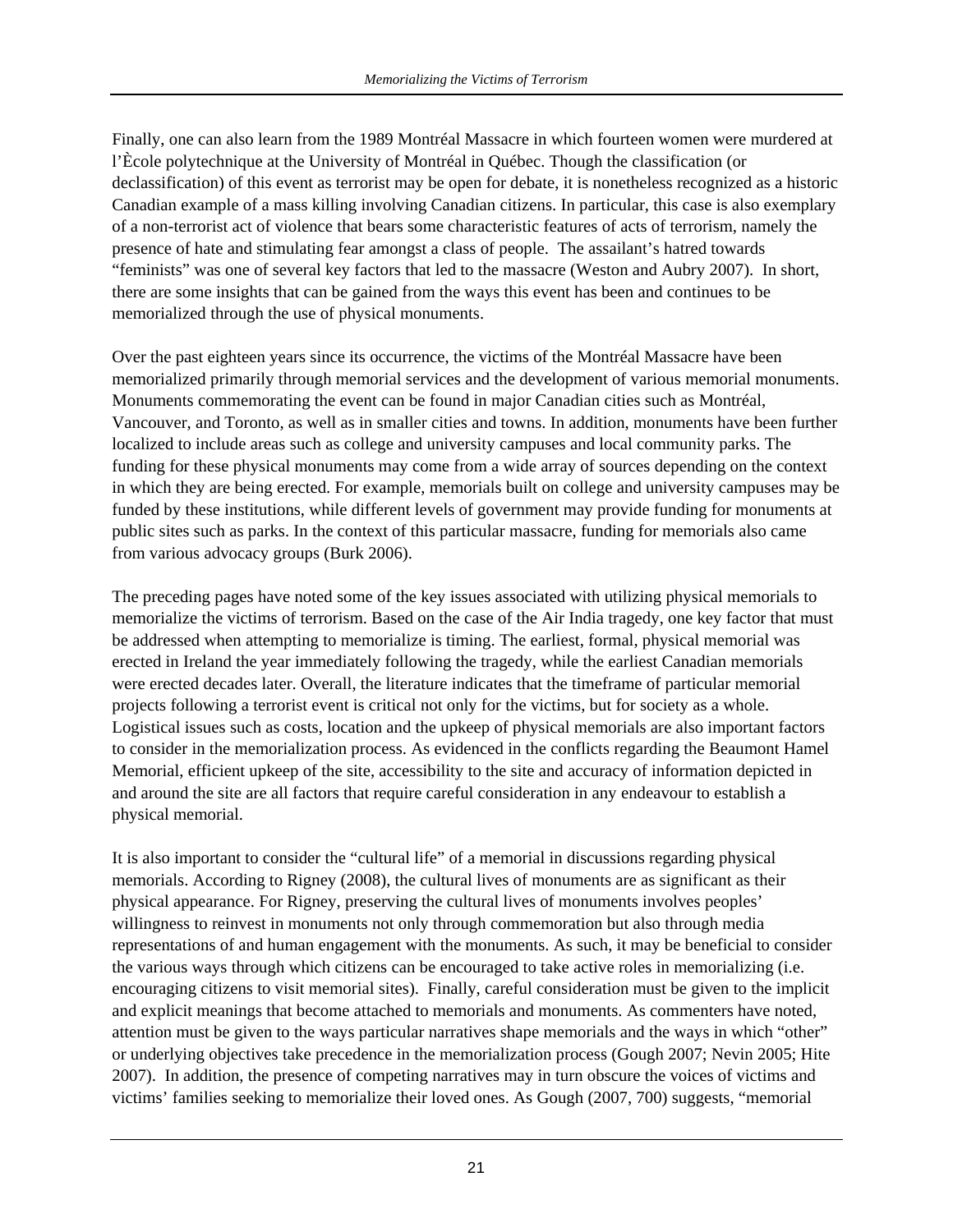schemes, by their very nature, often have to prioritize one story over another, with the result that entire swathes of memory - and by extension, layers of topography - can be rendered invisible." Therefore, careful attention must be given to the multiple experiences being acknowledged in memorials, as well the competing objectives of all stakeholders involved in the memorialization process.

#### Government Responses and Statements

It can be argued that government responses and statements regarding terrorist events constitute a form of memorialization. What is being referred to here are the public statements issued or made (primarily on the behalf of governments) by politicians and public officials. In seeking to identify responses and statements as forms of memorialization, it is important to keep in mind the elements that comprise a memorial. As discussed earlier in this report, within the context of terrorism and violence, "memorializing" is constituted by the intent to remember and preserve the memory of victims of traumatic and tragic events (Foot et al. 2006; Doka 2003). As such, government statements and responses that speak directly to these sentiments may be seen as a forum through which remembrance can be encouraged. More importantly, they also provide the opportunity for the open and national recognition of experiences of victims of terrorism.

Canadian governments have issued quite a number of statements that recognize the memory of victims of terrorism. However, the prominence of these statements must not override the need to understand some of the issues related to making responses regarding memorializing. For example, as public acknowledgements of terrorist events provide governments with the opportunity to incorporate statements regarding memorialization, it can also be argued that a lack of public recognition of terrorist events subsequently limits the opportunities for statements calling for remembrance to be made. The Canadian government's initial response to the Air India bombing is an example of this circumstance.

Accounts of the experiences of victims' families following the incident depict a scenario in which many families felt that they were being ignored by the Canadian government. Feelings of isolation, frustration and grief were among the many sentiments expressed by the families, especially in terms of the government's response to the tragedy. According to the report, family members "often said that they felt that they were not viewed as "real Canadians" and that [the bombing] was somehow not considered to be a Canadian tragedy" (Air India Report 2008, 99). Families also expressed frustration with the lack of emotional support from the Canadian government. As one person stated during the inquiry: "We received no contact at all. There was nobody to help us to offer any sort of support, either emotional or logistical. … I felt they were completely ignorant of any aspect of the impact that this had on the family members" (Air India Report 2008, 103). Given these and other similar sentiments as expressed by the families, it is clear that there was no room for statements later regarding the importance of honouring and remembering the victims when the event was not recognized at the outset. Many families have expressed that full acknowledgement of the tragedy as a Canadian tragedy has only recently been fulfilled as a result of the inquiry that began decades after the incident. Nevertheless, today, there are and continue to be many examples of government statements acknowledging and advocating the preservation of the memory of the victims of the Air India bombing but also of other terrorist events that have affected Canadians. The discussion below briefly highlights some examples of these instances.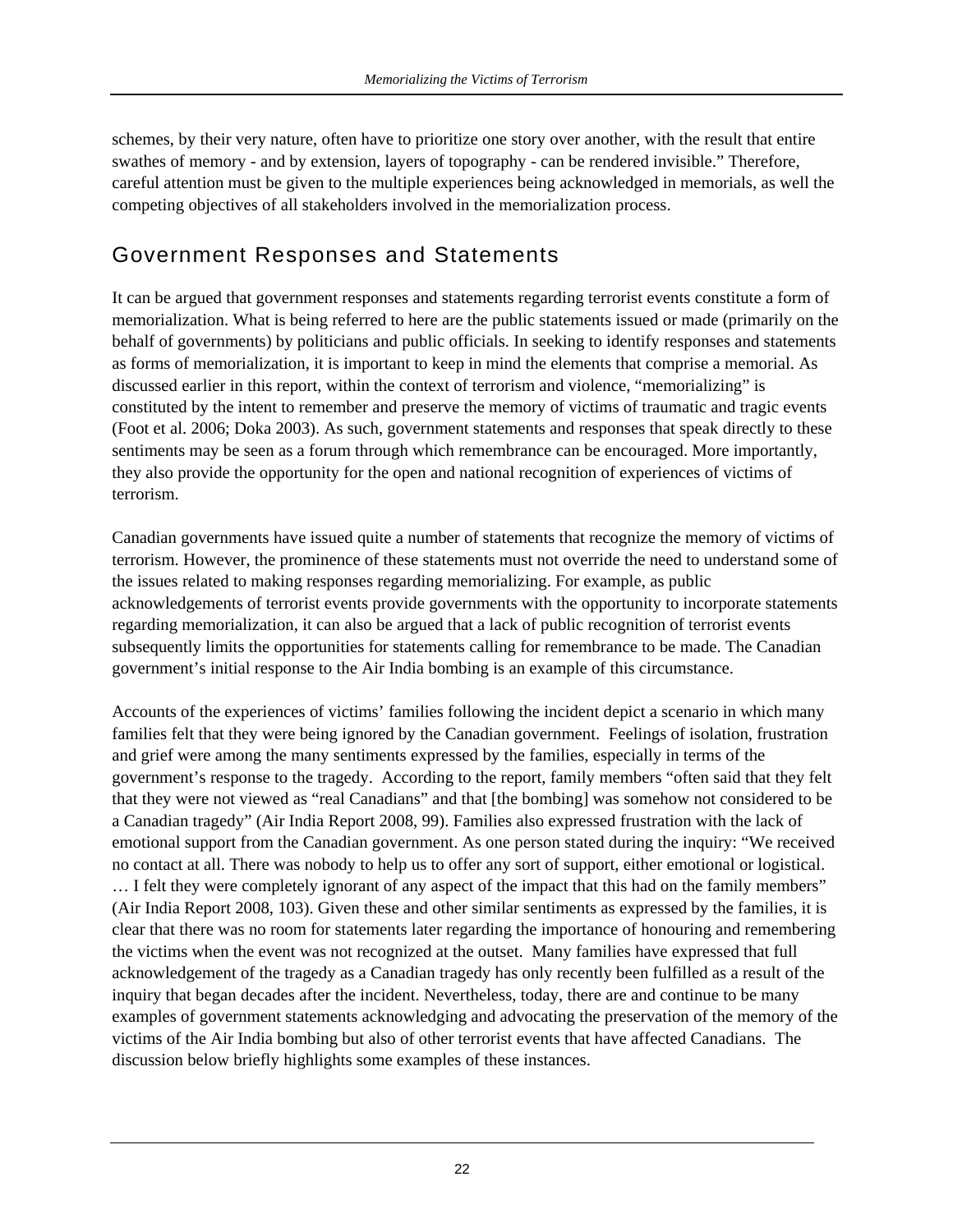In terms of the Air India bombing, many statements regarding the memorialization of the victims have been made primarily at memorial services. For example, during a memorial service at the House of Commons held on the twentieth anniversary of the tragedy, then Deputy Prime Minister Anne McLellan issued the following statement: "Twenty years after this tragic event in Canadian history, our thoughts continue to be with the victims' families. These symbols of remembrance will serve to pay homage to the memory of the victims of the worst terrorist incident in Canadian history" (Public Safety Canada 2005). Similarly, attendees at the unveiling ceremony of the Air India memorial in Vancouver heard the following statement issued from the city's mayor: "The Vancouver Air India Memorial in Stanley Park will be a place to remember the innocence we lost that horrible day. It will be a place for children to be children. And it will be a place for parents and families to reflect on the precious things in life" (Public Safety Canada 2007). Finally, similar sentiments have been echoed regarding the Canadian victims of the September 11 terrorist attacks. During a memorial ceremony for the Canadian victims of the tragedy, then Public Safety Minister, Stockwell Day, acknowledged the lives lost in the tragedy when he stated: "Today is a solemn day. Six years ago this morning, the world was abruptly reminded that terrorism is an acute danger to us all. Our thoughts and prayers are with the families and loved ones of the 24 Canadians who were lost that day" (Public Safety Canada 2007c).

Akin to government statements and responses toward terrorist events, commissions and inquiries do not fall under the traditional definition of the term memorial (Bolan 2007). However, they do provide a chance to honour and remember the victims of terrorism and can also be described as government based responses to terrorist events. For example, in 1997 the Northern Ireland Government issued a call to set up a commission to examine the ways in which their government memorialized the victims of Northern Ireland's Troubles. The outcome of the commission was a report detailing the various ways the government could improve their efforts regarding the memorialization of The Troubles. The argument can be made that this particular commission and resulting report inherently function as a form of memorialization. First, the fact that a public report was produced signifies in many ways a public recognition of the experiences of the victims of the conflict. As well, the views expressed within the report also stand as instances of memorialization. For example, in his discussion on the rationale behind the development of a commission centred on memorializing the victims of the Troubles, Commissioner Bloomfield (1998, 23) stated: "We truly need to remember those who have suffered, to grieve at the side of this communal grave. … Not least among the objectives is the memory of dead individuals, of dead families, of dead communities should not fade into the mist of history as if they had never been." Finally, the Commission of the European Communities 2005 report on terrorism provides another international example of instances of memorialization through commissions and inquiries (Commission of the European Communities 2005). According to the commission, the report is dedicated to the memory of all European victims of terrorism. Similar to the Northern Ireland report, the Commission of the European Communities report stresses the need to openly and publicly recognize the experiences of victims and their loved ones.

In terms of the Canadian context, a similar assessment can be made of the Air India inquiry. Although the inquiry was mandated to address the complex issues associated with the bombing and ways to prevent future terrorist attacks, the first phase of the report has been described as a tribute to the memory of the lives lost in the attack, and an avenue through which the family members of the victims may grieve (Air India Report 2008). During the inquiry the family members and friends of victims were given the opportunity to share stories about their loved ones and their experiences of grief following the event.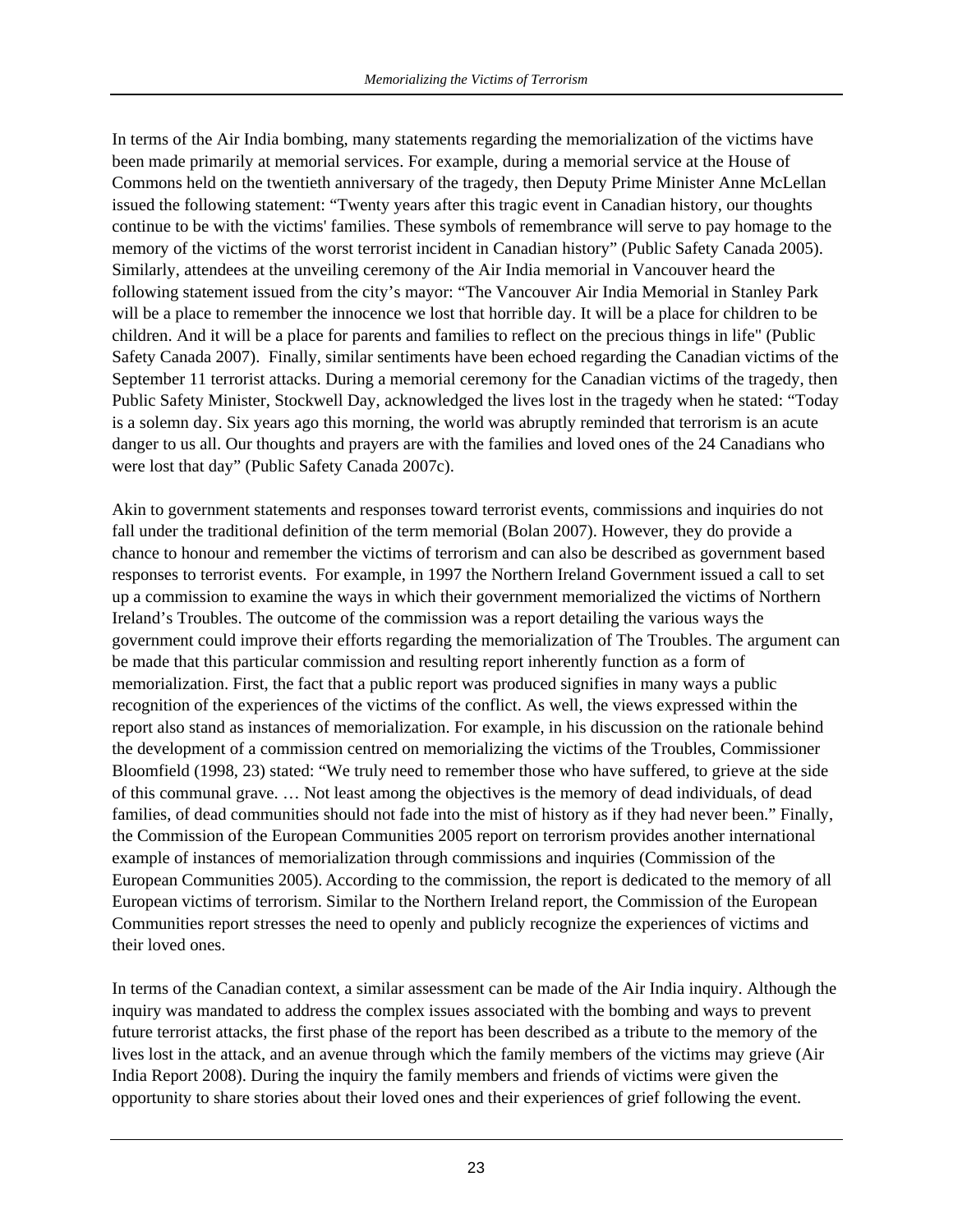Though many of the families had previously shared some of their stories through other avenues, such as the media, they expressed that the inquiry was particularly significant because it was a formal forum supported by the Canadian government (Air India Report 2008). As well, the report also cites the inquiry as an opportunity to cement the experiences of victims and their families in Canada's historical memory. As stated in the report (2008, 4), "…further passage of time cannot erode the public memory of the enormity of what happened. The pain and loss inflicted upon the families and communities of those who perished cannot be erased."

Overall, government statements, responses and commissions regarding terrorist events provide real opportunities to honour and remember the victims of terrorism. As such, any endeavour to memorialize the victims of terrorism may benefit from an examination of the role statements and responses made by governments (federal, provincial, municipal), city officials and politicians play in this process. Based on the experiences of the families of the victims of Air India flight 182, some issues to consider regarding memorializing through government statements are the importance of a timely response to terrorist events as well as the recognition of the experiences of victims and their families.

### Groups and Organizations

Groups and organizations have always taken a prominent role when it comes to assisting the victims of tragedy. According to Young (2003), in the wake of tragedy, survivors and their families often experience additional hardships not immediately central to the tragedy in question. Dubbed "secondary assaults," these hardships may stem from social and educational institutions and the justice system (Young 2003). Victims of terrorism and their family members have often times turned to organizations or groups to assist with many of the issues they may experience following a terrorist event. The memorialization process is an example of this kind of circumstance. When it comes to the issue of memorializing the victims of terrorism, groups and organizations can play primary roles. First, they function as sources of funding for memorial projects (Shipley 1987), but more importantly, they function as one of several bodies through which the various needs of victim may be advocated (Young 2003). These needs include, but are not limited to access to victims' services, assistance navigating the criminal justice process and access to health services (Young 2003). In the aftermath of terrorist events, advocacy for the needs of victims and their families regarding the memorialization of victims has become key for many groups and organizations (Couch et al. 2008). Here, groups and organizations have addressed issues such as the location of a memorial, the kinds of memorials to be developed and the meanings attached to them.

International examples that highlight the important role groups and organizations play during the memorialization process can be drawn from the experiences of several organizations developed following the September 11 terrorist attacks. In their analysis of three September 11 victims' groups - the World Trade Center United Family Group, Peaceful Tomorrows, and the Skyscraper Safety Campaign - Couch et al. (2008) show that groups and organizations often serve as the primary means through which victims and their families can voice their needs regarding memorializing and remembrance of their loved ones. Some of the needs expressed by victims through the groups included the need to preserve certain sites around the World Trade Center, and the assurance that all victims of September 11 would be formally recognized on any physical memorial to be erected (Couch et al. 2008).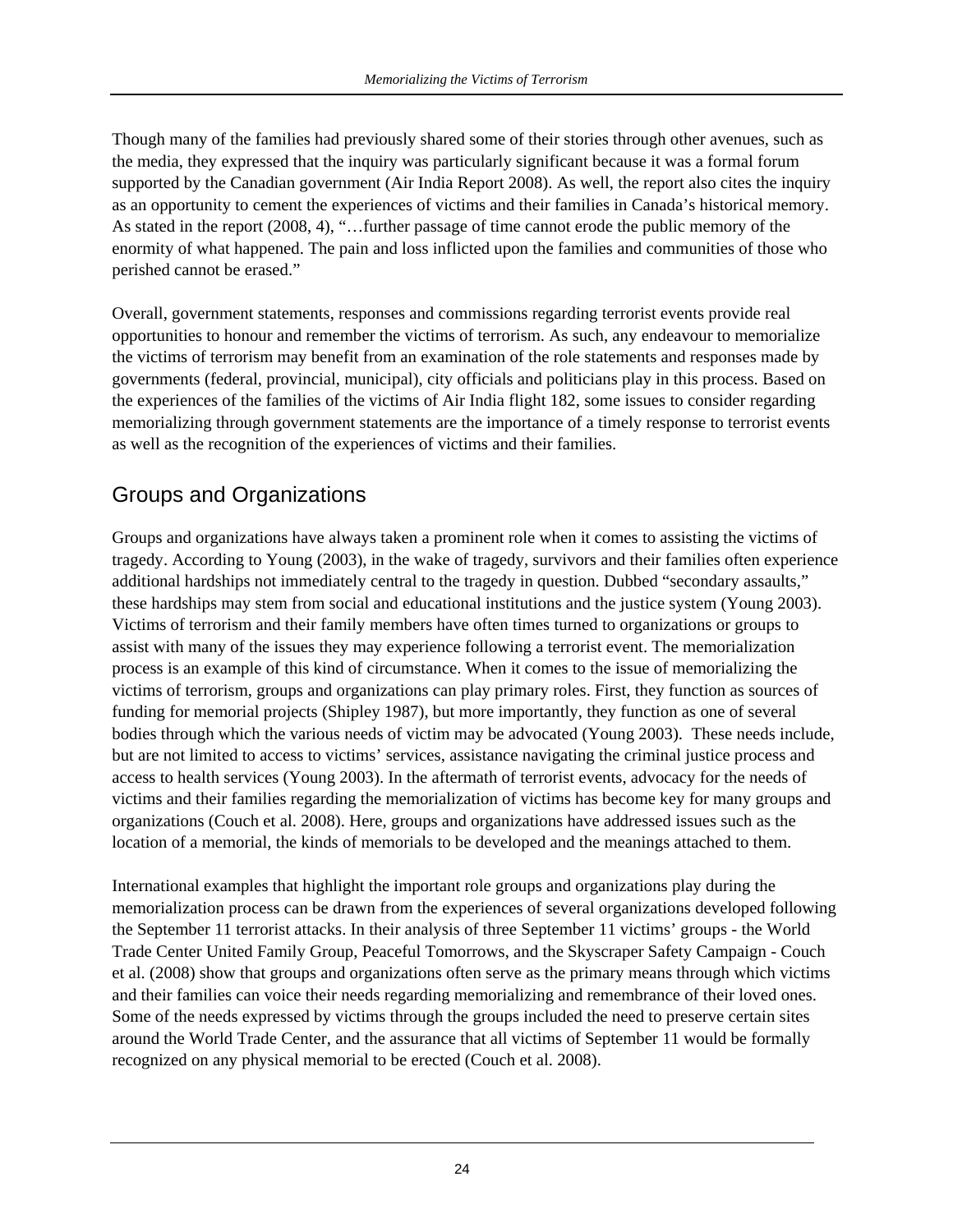Another international example can be drawn from the group S.O.S Attentat (S.O.S Terrorism). According to the organization's website, S.O.S Attentat is a non-profit association whose aim is to advocate for the rights of French citizens victimized through terrorism, as well as preserve and honour their memory (S.O.S. Attentats, n.d.). To preserve the memory of victims, the association organizes annual ceremonies and openly advocates for a general society wide remembrance of victims.

In the Canadian context, there are several examples of victims' groups, organizations and associations that have incorporated memorializing victims as part of their mandates. One prominent example is the Air India Victims Families Association. The association has been credited as one of main forces behind the push for the Air India inquiry through which families were provided with the opportunity to share and present stories and memories of their deceased loved ones. Another example is the Canadian Coalition Against Terror. Although the group's primary objective is to enhance Canadian counterterrorism policies, several key members of the group have been very vocal in the push for the establishment of a national memorial honouring the Canadian victims of the September 11 terrorist attacks (Edwards 2008).

Based on the examples above, it is evident that groups and organizations can be a useful resource to individuals seeking to memorialize the victims of terrorism. However, it is also important to recognize the possibility for conflict between and within groups and organizations working for victims. For example, in the case of September 11, the presence of multiple groups working to memorialize the World Trade Center site in distinctly different ways posed a significant challenge to the memorialization process. Couch et al. (2008) contend that although these groups shared similar experiences, they also expressed different ideas regarding the ways in which to memorialize the tragedy. In addition, consideration may also need to be given to some of the effects of competing visions on the outcomes of objectives developed by victims of terrorism. As scholars have noted, the struggle to further certain memorial based objectives over others has the real potential to exclude and obscure the perspectives of others (Gough 2007; Graham et al. 2007). Overall, these examples underscore the need to address differences between and within groups, and the ways in which these differences can impede, as well as contribute to the memorial process. Finally, the presence of victims in the process must be considered, as well as the extent to which the voices of all victims can be effectively addressed.

#### Days of Remembrance

Similar to physical memorials, days of remembrance are among the primary ways victims of terrorism have been memorialized. In general, days of remembrance encourage the repeated rituals of recognition lending salience to particular interpretations of events which then influence and shape societal thinking about similar events or issues. A notable example of this is Remembrance Day in Canada. On November 11, Canadians pay tribute to the lives and service of Canadian troops. There are many current examples of days that have been established by governments as days to reflect on terrorist events and honour the lives lost or affected by those events. On the twentieth anniversary of the Air India bombing, Prime Minister Stephen Harper announced that June 23, chosen because of the Air India disaster, will be the official day to remember the victims of terrorism (Public Safety Canada 2005). In the European Union, March 11 serves as the national day to remember the victims of terrorism. Officially known as the European Day for the Victims of Terrorism, the primary impetus behind the creation of the day was the March 11, 2004 Madrid train bombings that took the lives of 192 people and injured 1500 others (Moreno 2005). As for official days of remembrance in the United States, there is no "official," national day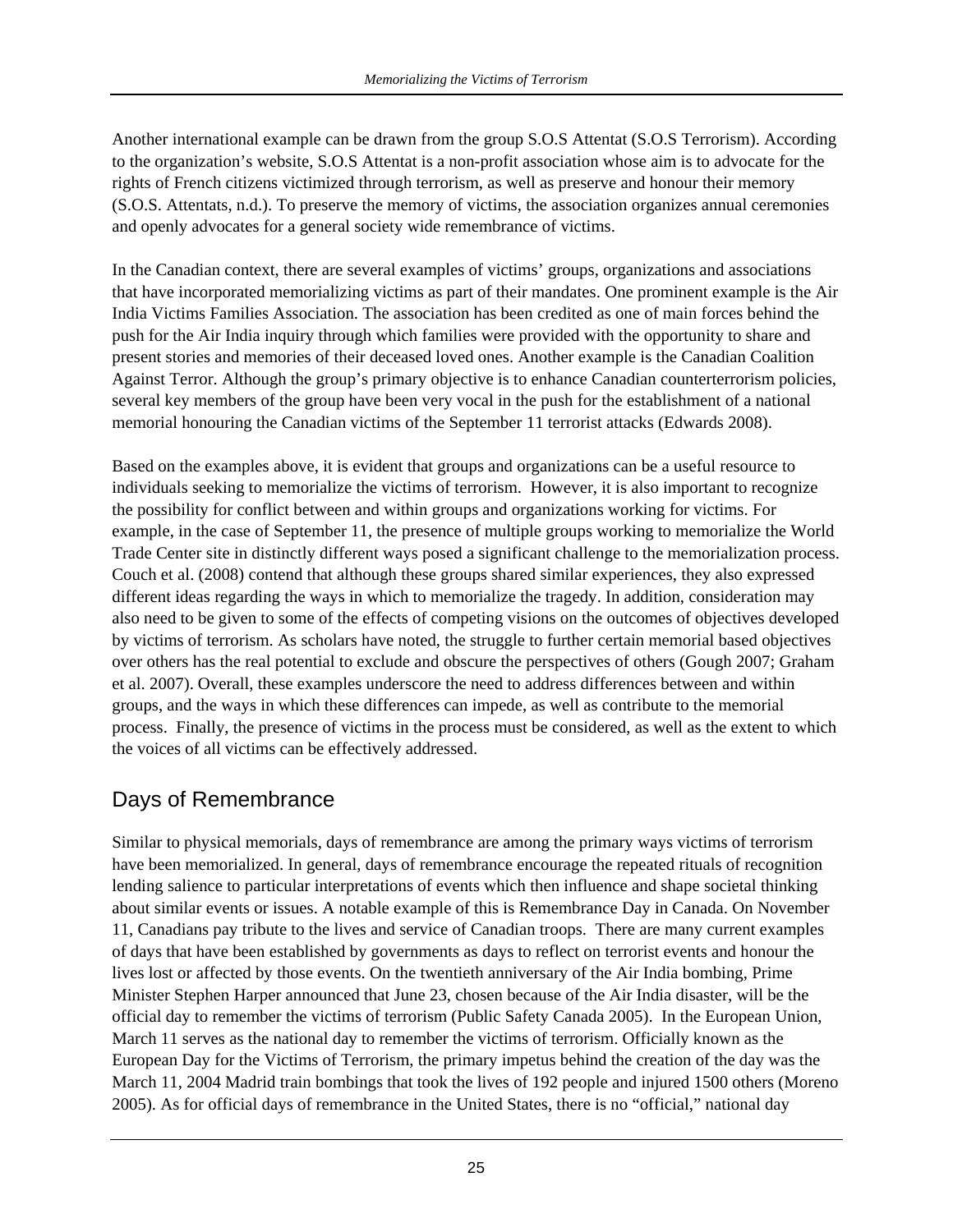memorializing their major terrorist events (i.e. the World Trade Center attack of September  $11<sup>th</sup>$  and the Oklahoma City bombing of April 19th), however the anniversaries of these events are marked throughout the country.

In general, a great benefit of implementing memorial or remembrance days is that they inherently support the call for memorialization or rather; they prevent the forgetting of significant events by reorienting memory towards that event. However, like the other forms and avenues of memorializing addressed in this report, they are also prone to many of the social and political issues that negatively impact the memorialization process.

In his research on establishing memorial days to honour the victims of the Holocaust, Stone (2000) presents some critical questions that should be addressed regarding memorializing via days of remembrance. According to Stone (2000), key issues to consider in this area are the extent to which the day being remembered is memorialized in a capacity worthy of the gravity of the event, and the implicit purposes and objectives being served through days of remembrance. This point addressed by Stone presents some significant implications for policies developed to address the ways in which to memorialize Canadian victims of terrorism. Given the severity of the Canadian instances of terrorism (e.g. Air India bombing, September 11 etc.), and the fact that a national day of remembrance has already been established in Canada, the key issue to address now becomes the extent to which the National Day to Remember the Victims of Terrorism effectively honours the memory of victims. Stone (2000) also highlights the issue of inclusion and exclusion.

Given the diversity of communities and the potential for varied experiences and meanings regarding particular events, establishing particular days of remembrance may pose some real challenges for society. According to Stone (2000), events such as the Holocaust which are particular to one or several groups should not be classified as a shared experience in culturally diverse nations such as Britain. For Stone, implementing a day of remembrance commemorating the Holocaust significantly skews the national identity of Britain because the Holocaust represents a very specific narrative particular to one group rather than many groups that comprise the British population. Translated into the Canadian context, Stone's arguments highlight the need to address the ways some groups in Canada have interpreted particular terrorist events and the subsequent ways they come to understand remembrance days memorializing these events. A way to overcome this potential issue is to place an emphasis on the universal aspects related to significant events rather than focusing on certain particularities that may further divide groups (Hoskins 2007). As Hoskins notes (2007, 247), highly politicized campaigns to memorialize victims have the potential to be beneficial to the greater society because they establish a "basis for cross-cultural and crossnational empathy and understanding."

#### Spontaneous Memorials

Recent research on spontaneous memorials depicts the act as a relatively recent and growing phenomenon (Santino 2006; Doss 2006; Tay 2008). According to these researchers, spontaneous memorials can properly be dubbed one of the foremost forms of memorializing. Though the definition may appear selfexplanatory, Doss (2006) notes that the term, "spontaneous memorial" is in some ways deceptive. According to Doss, spontaneous memorials are, in actuality, highly orchestrated forms of public mourning whose spontaneity lies in their quick use as responses to unexpected tragedy. They often take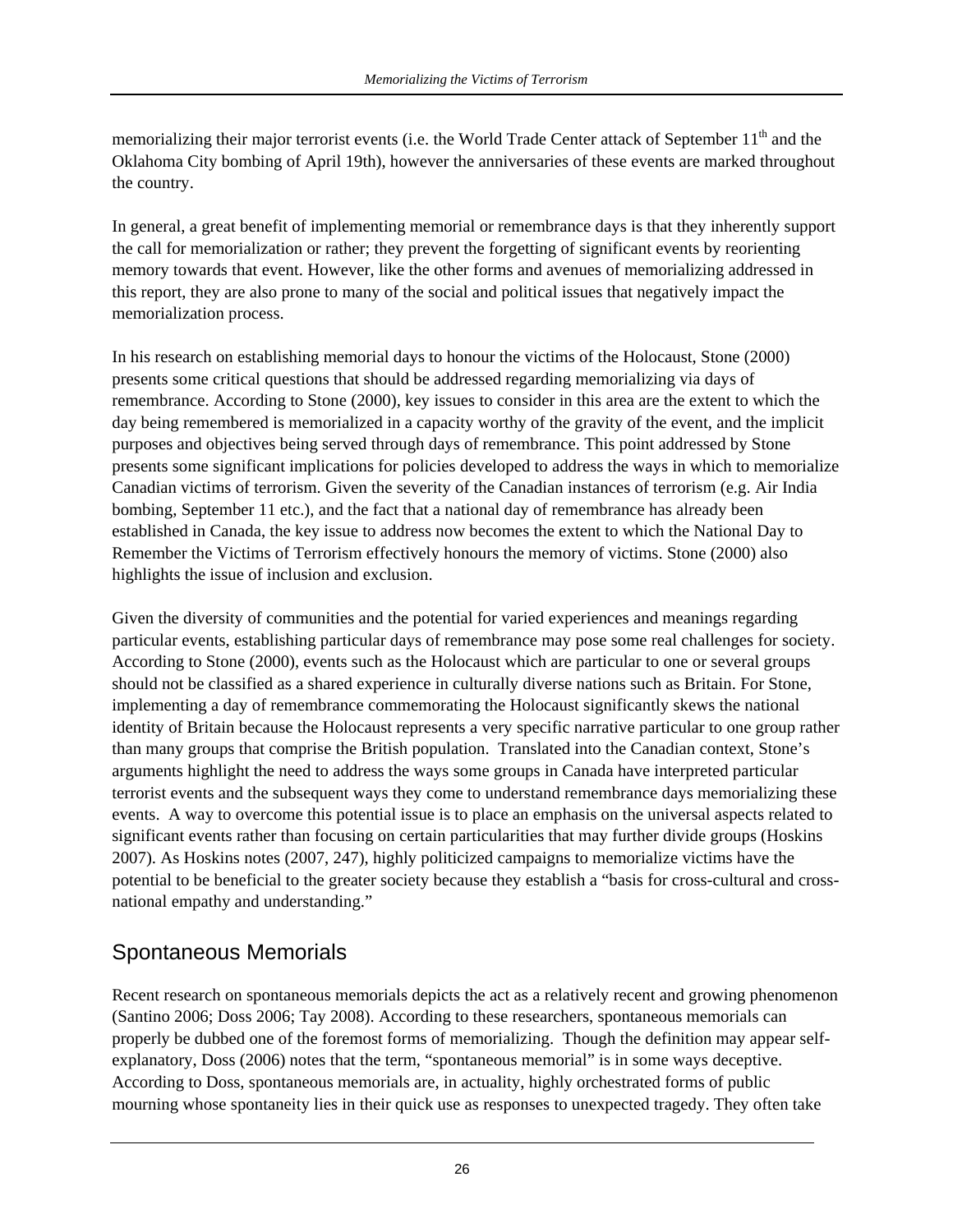shape in a variety of ways; for example, they may be in the form of roadside memorials, memorial walls, or public shrines (Santino 2006; Thomas 2006). According to researchers, spontaneous memorials serve several purposes. First, they function to memorialize the victims of tragic events. Second, they provide people with the opportunity to address social issues and problems, which in turn politicizes them (Santino 2006). Researchers claim that spontaneous memorials are political in the sense that they can be used to present citizen commentary regarding policies implemented by governments (Yocom 2006), while governmental responses to such memorials can serve as an affirmation of governmental power over the public domain or the recognition of public concerns (Thomas 2006). However, the political focus during spontaneous memorialization processes are primarily on the critique of government action or inaction regarding the event that has spurred need for spontaneous memorialization in the first place (Margry and Sanchez-Carretero 2007). International examples provide insight on the practical and socio-political aspects of spontaneous memorials.

Spontaneous memorials are among the foremost ways American victims of recent terrorist events have been memorialized. In the days following the September 11 attacks, the areas surrounding the World Trade Center and Pentagon building where the attacks occurred instantly became places of gathering for the public to pay their respects to the victims. At these sites, people left objects and performed various rituals for the victims. Personalized objects displayed at the sites included photos and picture frames, while less personalized objects included flowers, teddy bears and candles, to name a few (Greenspan 2003). The sites were also decorated with poems and comments on and around previously erected national monuments, especially in the case of the World Trade Center site. However, in the days following the initial creation of the spontaneous memorials at Union Station in New York, the Department of Parks is said to have removed the comments and messages that were scrawled on the ground and monuments. As well, a year after people displayed objects and wrote comments about the attacks and victims at a church near the site of attack, residents requested that these be removed.

One of the issues raised by this example is the timely removal of spontaneous memorials from publicly occupied spaces. Some research that has been done on roadside memorials has addressed this critical issue. Though not often associated with memorials for victims of terrorism, roadside memorials are used to memorialize victims of tragedies, such as car accidents. Scholars have classified them as a particular form of spontaneous memorialization (Santino 2006). In their research on roadside memorials in the United States, Collins and Rhine (2003) present several areas of contention regarding this form of memorialization. According to the authors, maintenance, visual blight, and safety are among some keys issues that have frustrated policy makers trying to appease the people that erect these memorials and the general public subject to their presence within their neighbourhoods. To this list, might also be added the possible archival value of artefacts forming the spontaneous memorial (Treasury Board of Canada 2008).

To summarize, there are several conclusions that can be drawn from the literature on spontaneous memorials. First, spontaneous memorials can be used to inform national or official memorials. According to Senie (2006), as a form of democratic action, spontaneous memorials carry important personal responses and public commentary that should be considered in the memorialization process. Given the fact that national memorials are designed to honour victims while promoting healing within society, spontaneous memorials can offer the opportunity to identify some of the sentiments citizens may want reflected through national memorials. However, the use of spontaneous memorials as an approach toward fostering the healing of victims, their families and the general public following a terrorist event may also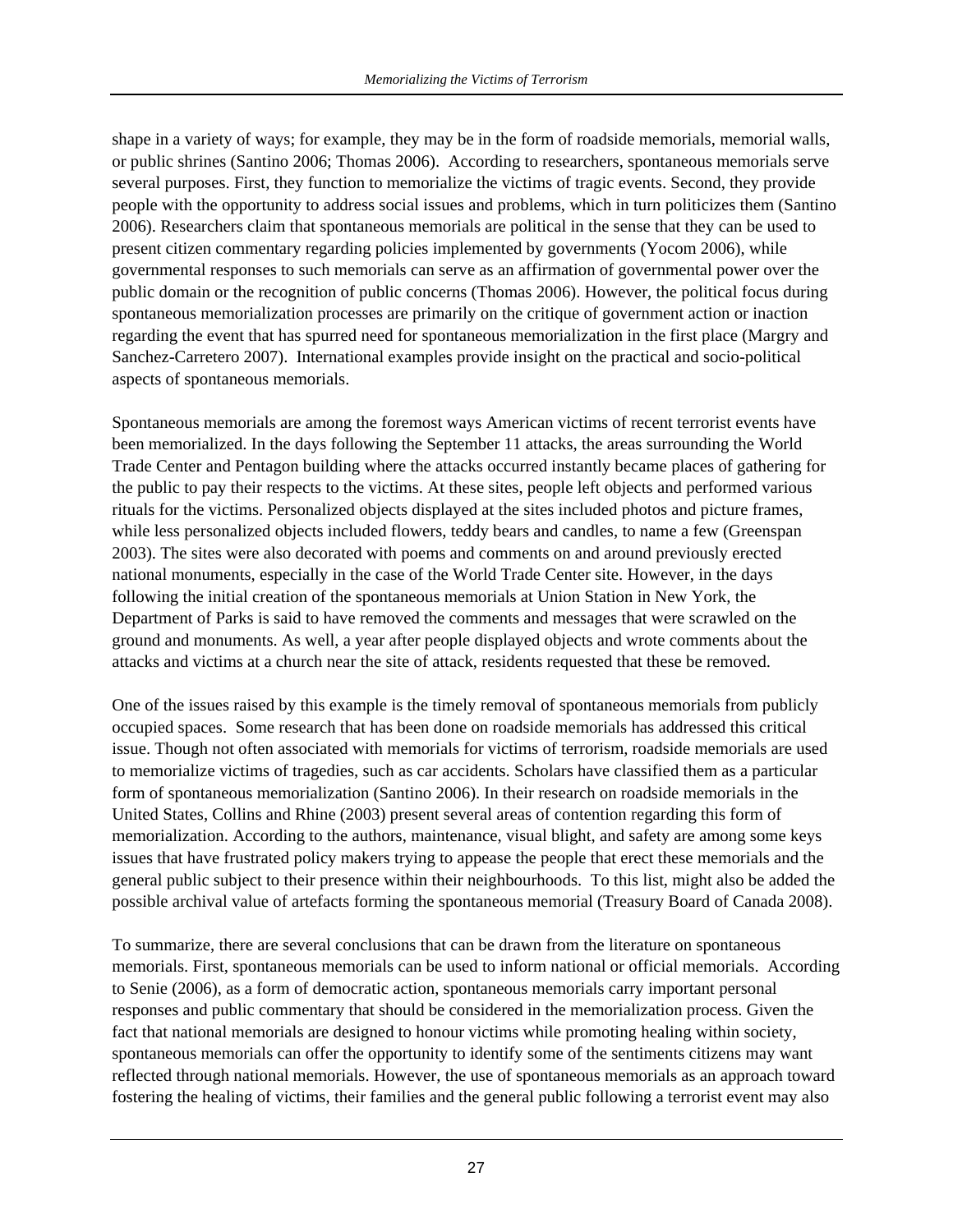require the consideration of some issues associated with their erection in public places. Concerns about public safety, maintenance (especially in the case of roadside memorials and shrines) and the public response towards spontaneous memorials are some examples of issues that may benefit from some consideration regarding this particular memorialization process.

## **Considerations**

verall, the memorialization of victims of terrorism is receiving growing attention from scholars, Overall, the memorialization of victims of terrorism is receiving growing attention from scholars, governments and policy makers. Research has focused on the experiences and needs of victims, and specific issues such as victim compensation (Staiger et al. 2008; Shichor 2007). Although research on memorializing victims of terrorism can be described as burgeoning, the literature that currently exists has not addressed the Canadian context. As such, research relevant to the needs of Canadian victims of terrorism and their families may be needed in order to effectively gauge the ways in which these victims can be memorialized. Particular areas of focus include documenting the past and present ways Canadian victims of terrorism have been memorialized, the needs of victims' families, as well as a detailed account of the memorialization process in Canada.

Despite the sparse Canadian content regarding memorializing the victims of terrorism, the little that does exist, when coupled with the international instances of memorialization can inform policies about the ways to memorialize Canadian victims of terrorism. A key issue appears to be the varied meaning attached to memorials. As illustrated throughout this report, memorials, irrespective of their form, convey implicit and explicit meanings about the people and society in which they exist. More importantly, these potential meanings can have significant implications for victims of terrorism and their families, but also for the general public. As such, identifying the meanings conveyed within memorials for victims of terrorism, particularly implicit and obscure meanings, is central to creating memorials that honour the memory of victims while reducing the potential for re-victimization through memorials. Another way to decipher implicit meanings and messages present within memorials may be to examine the politics associated with particular memorials processes. As scholars have argued, memorializing is a highly political issue (Hite 2007; Hoskins 2008). When considering particular memorial schemes, it may be helpful to also address the objectives governing the creation of the schemes in question and the overall objectives of the various stakeholders involved in the process.

Another area for consideration is the role victims and victims' families can play in the memorialization process. First, addressing the role of victims and their families in the memorialization process is significant because it provides victims and their families with the opportunity to voice their concerns regarding memorials. Second, it supports the call for a more inclusive approach toward addressing the memorialization needs of victims (Bloomfield 1998). This is especially critical given the ethnic, religious, and cultural diversity of Canada's population (Fleras and Elliot 2002).

In terms of groups and organizations, research shows that they currently occupy a critical space in the memorialization process (Couch et al. 2008). As scholars have noted, victims' groups and organizations have had and will continue to have a real influence in the ways victims of terrorism and other terrorist type events are memorialized. As such, careful consideration regarding the ways in which groups and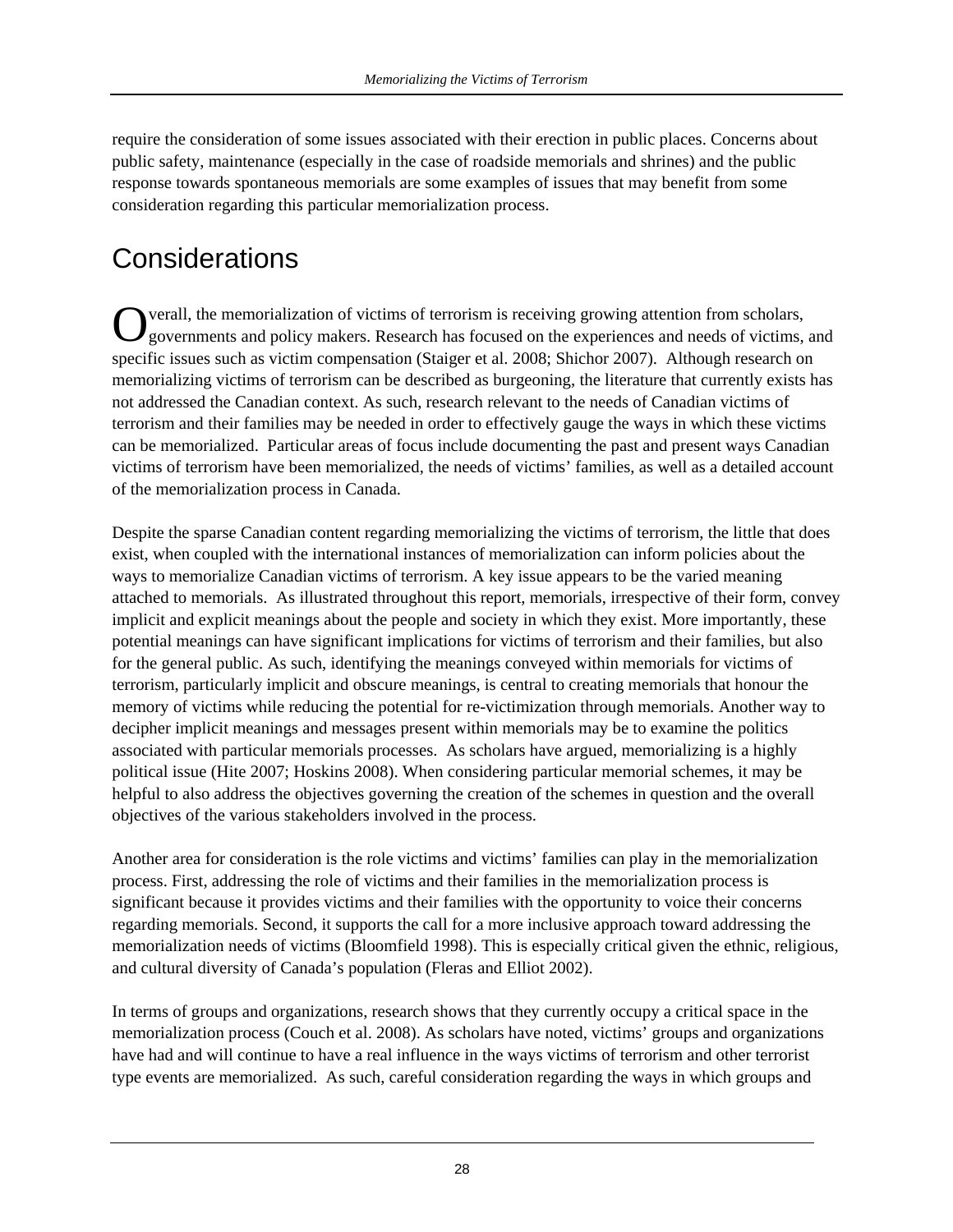organizations can effectively contribute toward memorializing victims of terrorism may be particularly beneficial.

Finally, logistical issues such as the location of a memorial, the timeline of a memorial project, and the costs and maintenance of memorial sites are all key areas for consideration. Although primarily technical, it is important to note that these issues relate to and are affected by the other identified issues associated with memorializing the victims of terrorism.

Despite the limited scholarship produced on the processes and issues associated with memorializing Canadian victims of terrorism, this review has demonstrated that there are critical challenges to address when considering memorialization as a viable option for Canadian victims of terrorism. By utilizing current research on memorials developed for victims of terrorism, and by exploring various cases of terrorist-type events, this report has gauged a number of policy related needs that may contribute to the realization of a grounded framework for memorializing victims of terrorism. No one issue is particularly paramount, as each is vital to the memorialization process. However, it can be argued that the voices and needs of victims, their families, and the general public are all critical components necessary in the memorialization process. Moreover, identifying the extent to which each group should feature in the memorialization process is a task that may require further research based on the Canadian context, as well as careful consideration in policy.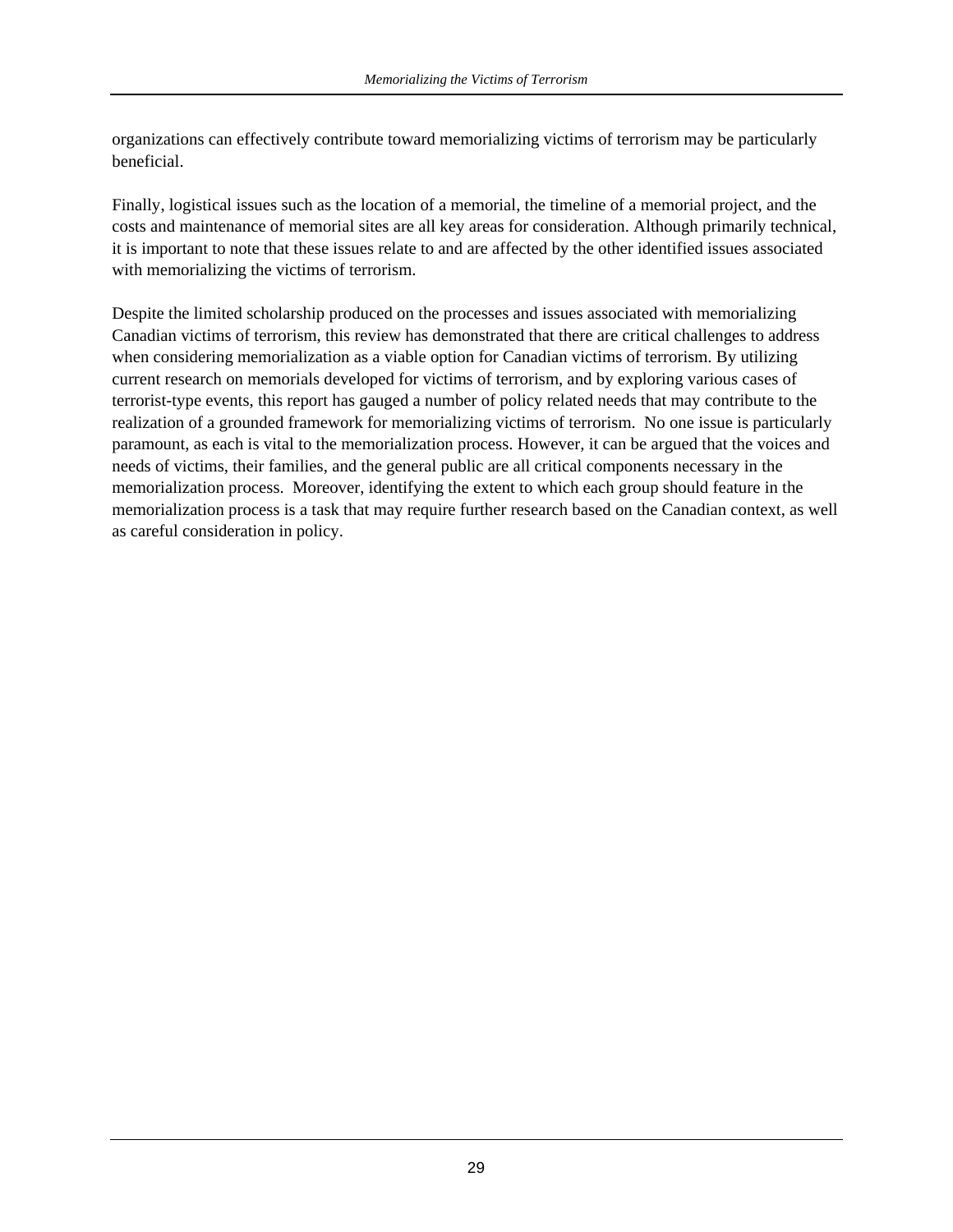## Bibliography

- Abend, L., and G. Pingree. "Spain's Path to 3/11 Memorial: How Should Madrid Honour 190 Killed in Train Bombings?" The Christian Science Monitor July 14, 2004. Accessed August 28, 2008, from http://www.csmonitor.com/2004/0714/p07s01-woeu.html.
- Aizenberg, E. "Argentine Space, Jewish Memory: Memorials to the Blown Apart and Disappeared in Buenos Aries." *Mortality* 12 (2007): 109. Retrieved June 19, 2008, from the Canadian Research Network Database.
- Berman, D., and A. Brown "Memorials and Redevelopment after Terrorism: The Responses of Oklahoma City and London. A Comparative for New York City After September 11<sup>th</sup>." *Lower Manhattan Recovery Studio*, February 4, 2002. Accessed June 12, 2008, from http://arch.columbia.edu/Studio/ Spring2002/UP/Downtown\_Manhattan/PDF/OK%20v%20London.pdf.
- Bloomfield. K. *We Will Remember Them-Report of the Northern Ireland Victims Commissioner*. Accessed July 2, 2008, from http://nio.gov.uk/bloomfield\_report.pdf.
- Bolan, K. "Air India Inquiry a Channel for Families' Grief: Report." National Post, December 11, 2007. Accessed from http://www.nationalpost.com/related/topics/story.html?id=161267.
- Britton, D. "Arlington's Cairn: Constructing the Commemorative Foundation for United States' Terrorist Victims." *Journal of Political and Military Sociology* 35 (2007): 17. Accessed June 11, 2008, from http://findarticles.com/p/articles/mi\_qa3719/is\_200707/ai\_n21099921.
- Burk, A. "In Sight, Out of View: A Tale of Three Monuments." *Antipode* 38 (2006): 41. Retrieved July 30, 2008, from Wiley InterScience database.
- Carr, G. "After Ground Zero: Problems of Memory and Memorialisation." *Illumine* 2 (2003): 34. Accessed August 27, 2008, from http://csrs.uvic.ca/publications/graduate/illumine/Master%2030- 10-03.pdf.
- Clark, J., and A. Cheshire. "RIP by the Roadside: A Comparative Study of Roadside Memorials in New South Wales, Australia, and Texas, United States." *OMEGA* 48 (2003-2004): 203. Retrieved July 11, 2008, from EBSCOhost database.
- Clark, J., and M. Franzmann. "Authority from Grief, Presence and Place in the Making of Roadside Memorials." *Death Studies* 30 (2006): 579. Retrieved July 11, 2008, from EBSCOhost database.
- Collins, C., and C. Rhine. "Roadside Memorials." *OMEGA* 47 (2003): 221. Retrieved July 11, 2008, from EBSCOhost database.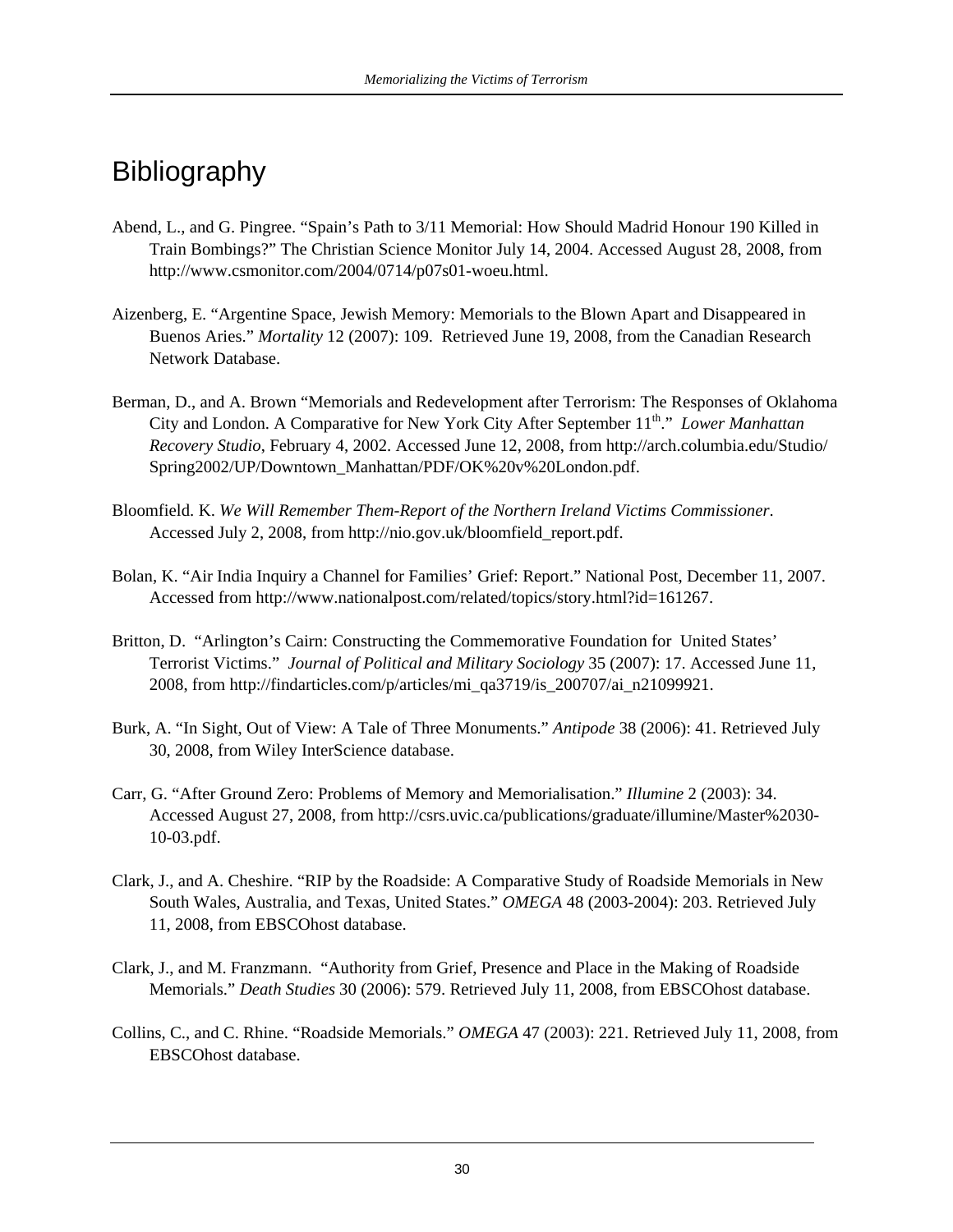- Commission of the European Communities. Fighting Terrorism: A Memorial Report Dedicated to the Victims of Terrorism. Commission of the European Communities (2005). Accessed August 7, 2008, from http://ec.europa.eu/justice\_home/doc\_centre/criminal/terrorism/doc/sec\_2005\_272\_en.pdf.
- Couch, S.R., B. Wade, and J.D. Kindler. "Victims' Groups Following the 9/11 Terrorist Attacks." *Sociological Inquiry* 78 (2008): 248. Retrieved June 16, 2008, from Scholars Portal database.
- *Council Framework Decision on Combating Terrorism*. Accessed June 25, 2008, from http://www.legislationline.org/legislation.php?tid=46&lid=5679.
- Damphouse, K., S. Hefley, and B. Smith. "Creating Memories: Exploring How Narratives Help Define the memorialization of Tragedy." Paper presented at the annual meeting of the American Sociological Association, Atlanta, GA, August 16, 2003. Accessed June 16, 2008, from http://hicsocial.org/Social2003Proceedings/Kelly%20%20Damphousse.pdf.
- Doka, K.J. "Memorialization, Ritual and Public Tragedy." In *Living with Grief. Coping with Public Tragedy*, edited by M. Lattanza-Light and K.J. Doka, 179-190. New York, NY: Brunner-Routledge, 2003.
- Donohue, J. "Dwelling With Monuments." *Philosophy and Geography* 5 (2002): 235. Retrieved August 27, 2008, from Igenta Connect database.
- Doss, E. "Memorial Mania: Fear, Anxiety and Public Culture." *Museums* March/April (2008). Accessed June 24, 2008, from http://rand.org/pubs/occasional\_papers/2007/RAND\_OP180-1.sum.pdf.
- Doss, E. "Spontaneous Memorials and Contemporary Modes of Mourning in America." *Material Religion* 3 (2006): 294. Retrieved July 30, 2008, from Igenta Connect database.
- Drake, C.J.M. "The Role of Ideology in Terrorists' Target Selection." *Terrorism and Political Violence* 10 (1998): 53. Retrieved August 28, 2008, from Informaworld database.
- Edwards, S. "Delays Plague Ground Zero Memorial." Canwest News Service, July 1, 2008. Accessed August 2, 2008, from http://www.canada.com/topics/news/world/story.html?id=62d07153-3cd1- 463f-b5eb-776c8d30a126.
- Fletcher, G.P. "The Indefinable Concept of Terrorism." *Journal of International Criminal Justice* 4 (2006): 894. Retrieved June 5, 2008, from Scholars Portal database.
- Fleras, A., and J.L. Elliot. *Engaging Diversity: Multiculturalism in Canada*. Toronto: Nelson Thomson, 2002.
- Foot, K., B. Warnick, and S.M. Schneider. "Web-based Memorializing After September 11: Toward a Conceptual Framework." *Journal of Computer Mediated Communication* 11(2006): 72. Retrieved July 11, 2008, from Scholars Portal database.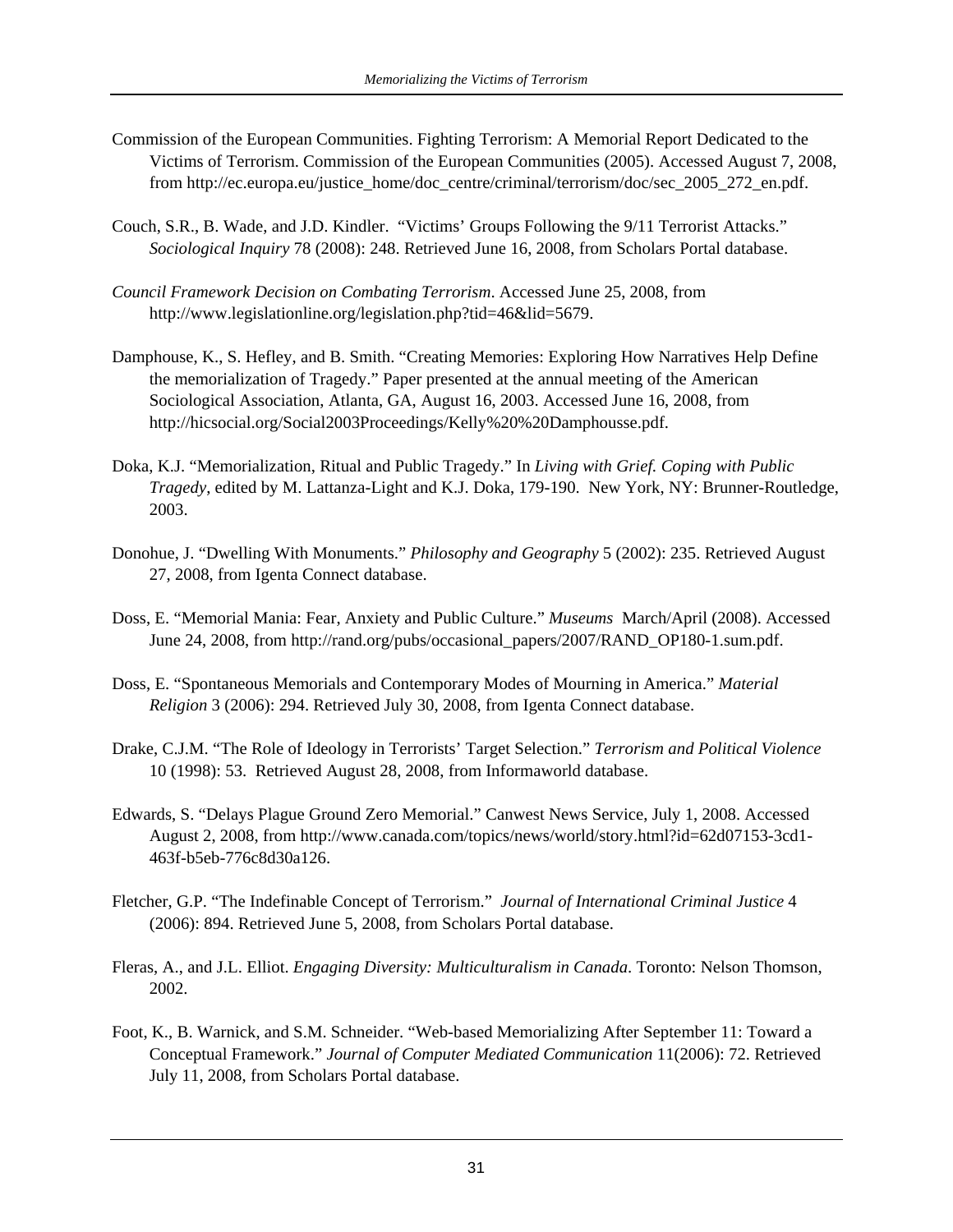- Gordon, D.L., and B.S. Osborne. "Constructing National Identity in Canada's Capital, 1900-2000: Confederation Square and the National War Memorial." *Journal of Historical Geography* 30 (2004): 618. Retrieved July 30, 2008, from Scholars Portal database.
- Gough, P. "Contested Memories: Contested Sites': Newfoundland and its Unique Heritage on the Western Front." *The Round Table* 96 (2007): 693. Retrieved August 11, 2008, from Informaworld database.
- Gough, P. "Sites in the Imagination: the Beaumont Hamel Newfoundland Memorial on the Somme." *Cultural Geographies* 11 (2004)" 235. Retrieved August 12, 2008, from Sage Publications Online.
- Gough, P. "'Invicta Pax' Monuments, Memorials and Peacekeeping: an Analysis of the Canadian Peacekeeping Monument, Ottawa." *International Journal of Heritage Sites* 8 (2002): 201. Retrieved August 12, 2008, from Informaworld database.
- Graham, B., and Y. Whelan. "The Legacies of the Dead: Commemorating the Troubles in Northern Ireland." *Environment and Planning D: Society and Space* 25 (2007): 476. Retrieved June 16, 2008, from EBSCOhost Electronic Journal Services database.
- Greenspan, E. L. "Scaling Tragedy: Memorialization and Globalization at the World Trade Centre Site." PhD dissertation, University of Pennsylvania, 2006.
- Grob-Fitzgibbon, B. "What is Terrorism? Redefining a Phenomenon in Time of War." *Peace & Change* 30 (2005): 231. Retrieved June 5, 2008, from Scholars Portal database.
- Guillermina, S. "Terror, Reconciliation, Redemption: The Politics of Memory in Argentina." *Radical Philosophy* 147 (2008): 8. Retrieved July 16, 2008, from www.radicalphilosohpy.com.
- Hill, J.K. Working with Victims of Crime: A Manual Applying Research to Clinical Practice (2nd Edition). Department of Justice Canada, 2004.
- Hite, K. "The Eye That Cries': The Politics of Representing Victims in Contemporary Peru." *A Journal on Social History and Literature in Latin America* 5 (2007): 108. Accessed June 16, 2008, from http://ncsu.edu/project/acontracorriente/fall\_07/Hite.pdf.
- Hoffman, B., and A.B. Kasupski. "The Victims of Terrorism: An Assessment of their Growing Role in Policy, Legislation, and the Private Sector." *RAND Center for Risk Management and Assessment Policy*, 2007. Accessed June 10, 2008, from http://rand.org/pubs/occasional\_papers/2007/RAND\_OP180-1.sum.pdf.
- Hoffman, B. ""Holy Terror": The Implications of Terrorism Motivated by a Religious Imperative." *Studies in Conflict & Terrorism* 18 (1995): 271. Retrieved August 28, 2008, from Blackwell Synergy database.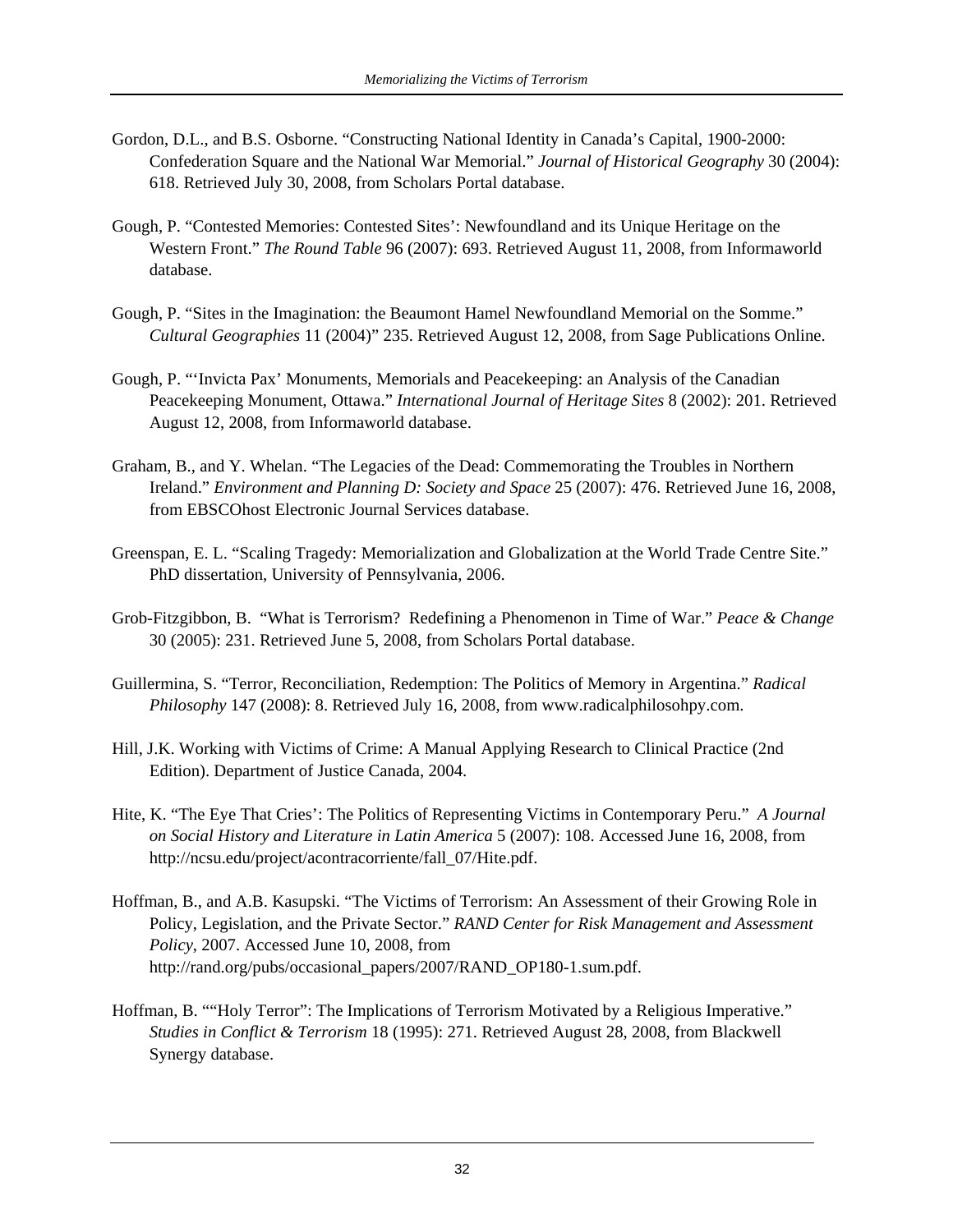- Hoskins, G. "The Politics of Memory and the World Trade Center Memorial Site." *Journal of Social Philosophy* 38 (2007): 242. Retrieved June 19, 2008, from Synergy Blackwell database.
- Hough, M. "Domestic, International and Transnational Terror after 2001: Towards a New Typology?" *Strategic Review for Southern Africa* 29 (2007): 39. Accessed on July 21, 2008, from www.up.ac.za/dspace/bitstream/2263/4018/1/Hough\_Domestic%282007%29.pdf.
- Jagger, A.M. "What Is Terrorism, Why Is It Wrong, and Could It Ever Be Morally Permissible?" *Journal of Social Philosophy* 36 (2005): 202. Retrieved August 28, 2008, from Wiley Interscience database.
- Leman-Langlois, S., and J.P. Brodeur. "Terrorism Old and New: Counterterrorism in Canada. *Police Practice and Research* 6 (2005): 121. Retrieved June 5, 2008, from Informaworld database.
- Low, S.M. "The Memorialization of September 11: Dominant and Local Discourses on the Rebuilding of the World Trade Center Site." *American Ethnologist* 31 (2004): 326. Retrieved June 11, 2008, from AnthroSource database.
- Margry, P.J., and C. Sanchez-Carretero. "Memorializing Traumatic Death." *Anthropology Today* 23 (2007): 1. Retrieved August 27, 2008 from Wiley InterScience database.
- Marsella, A.J., and F.M. Moghaddam. "The Origins of and Nature of Terrorism: Foundations and Issues." *Journal of Aggression, Maltreatment and Trauma* 9 (2004): 19. Retrieved June 5, 2008, from EBSCOhost database.
- Miller, L. "Family Therapy of Terroristic Trauma: Psychological Syndromes and Treatment Strategies." *American Journal of Family Therapy* 31 (2003): 257. Retrieved September 11, 2008, from Informaworld database.
- Moreno, L. "The Madrid Bombings in the Domestic and Regional Politics of Spain." *Irish Studies in International Affairs* 16 (2005): 65. Accessed July 31, 2008, from http://www.iesam.csic.es/doctrab2/dt-0413.pdf.
- Nevins, J. "The Abuse of Memorialized Space and the Redefinition of Ground Zero." *Journal of Human Rights* 4 (2005): 267. Retrieved August 5, 2008, from Informaworld.
- Office of Pubic Sector Information. "Terrorism Act 2006," Office of Public Sector Information, http://www.opsi.gov.uk/ACTS/acts2006/ukpga\_20060011\_en\_2#pt1-pb3-l1g10.

Oliner, M. "The Externalization Function of Memorials." *The Psychoanalytic Review* 93 (2006): 883.

- Public Safety Canada. "Air India Memorial Re-dedicated in Ottawa on National Day of Remembrance for Victims of Terrorism." Public Safety Canada (2008). Accessed August 2, 2008, from http://www.publicsafety.gc.ca/media/nr/2008/nr20080623-eng.aspx.
- Public Safety Canada. "Air India Memorial Unveiled in Vancouver." Public Safety Canada (2007). Accessed August 2, 2008, from http://www.publicsafety.gc.ca/media/nr/2007/nr20070727-eng.aspx.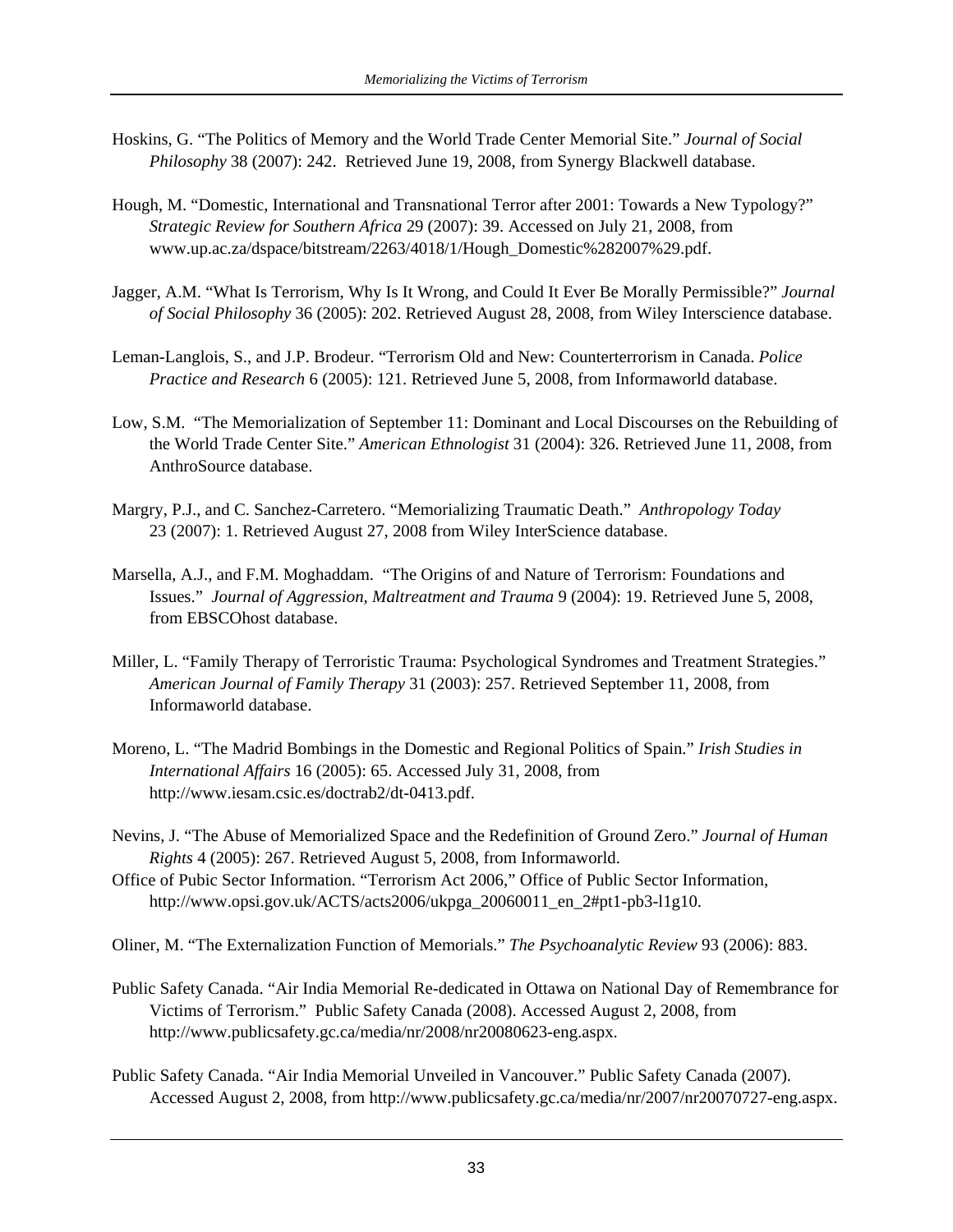- Public Safety Canada. "Air India Memorial Unveiled in Toronto." Public Safety Canada (2007 b). Accessed August 2, 2008, from http://www.publicsafety.gc.ca/media/nr/2007/nr20070623-1 eng.aspx
- Public Safety Canada. "Public Safety Minister Honours Victims of 9/11 and Affirms Dedication to Fighting Terrorism." Public Safety Canada (2007c). Retrieved August 2, 2008, from http://www.publicsafety.gc.ca/media/nr/2007/nr20070911-eng.aspx.
- Public Safety Canada. "Government of Canada to Mark the 20<sup>th</sup> Anniversary of the Air India Tragedy." Public Safety Canada (2005). Retrieved August 2, 2008, from http://www.publicsafety.gc.ca/ media/nr/2005/nr20050622-eng.aspx.
- Rankin, K. "Anthropologies and Geographies of Globalization." *Progress in Human Geography* 27 (2003): 708. Retrieved August 5, 2008, from SAGE Publications Online.
- Rigney, A. "Divided Pasts: A Premature Memorial and the Dynamics of Collective Remembrance." *Memory Studies* 1 (2008): 89. Retrieved August 11, 2008, from Sage Publications Online.
- Riley, A. "On the Role of Images in the Construction of Narratives about the Crash of United Airlines Flight 93." *Visual Studies* 23(2008): 4. Retrieved June 26, 2008, from the Canadian Research Knowledge Network.
- Roach, K. "A Comparison of Australian and Canadian Anti-Terrorism Laws." *UNSW Law Journal* 30 (2007): 53. Retrieved June 5, 2008, from Hein Online.
- Rosenberg, S., and R.I. Simon. "Beyond the Logic of Emblemization: Remembering and Learning from the Montréal Massacre." *Educational Theory* 50 (2000): 133. Retrieved July 31, 2008, from Wiley InterScience database.
- Ross, J., and T.R. Gurr. "Why Terrorism Subsides: A Comparative Study of Canada and the United States." *Comparative Politics* 21 (1989): 405. Retrieved July 30, 2008, from Jstor Database.
- Rowlands, M. "Trauma, Memory and Memorials." *British Journal of Psychotherapy* 15 (1998): 54. Retrieved July 30, 2008, from Synergy Blackwell database.
- Santino, J. Performative Commemoratives: Spontaneous Shrines and the Public Memorialization of Death." In *Spontaneous Shrines and the Public Memorialization of Death*, edited by J. Santino, 5-16. New York, NY: Palgrave MacMillian. 2006.
- Shay, T. "Can Our Loved Ones Rest in Peace? The Memorialization of the Victims of Hostile Activities." *Anthropological Quarterly* 78 (2005): 709. Retrieved June 10, 2008, from Project Muse database.
- Shipley, M. To Mark Our Place: A History of Canadian War Memorials. Toronto: NC Press, 1987.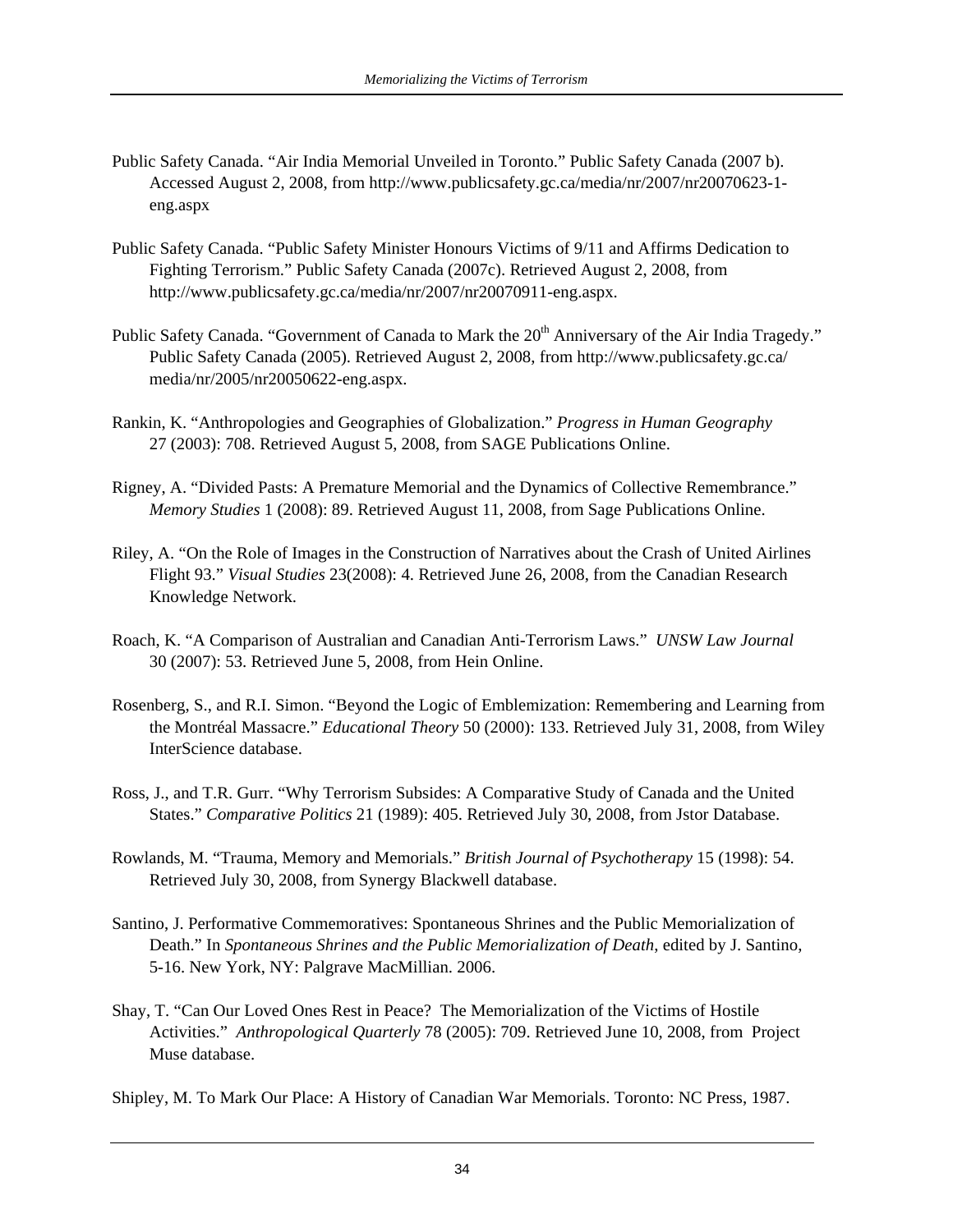- Shichor, D. "Thinking about Terrorism and Its Victims." *Victims and Offenders* 2 (2007): 269. Retrieved July 14, 2008, from Informworld database.
- Senie, H.F. "Mourning in Protest: Spontaneous Memorials and the Sacrilization of Public Space." In *Spontaneous Shrines and the Public Memorialization of Death*, edited by J. Santino, 41-56. New York, NY: Palgrave MacMillian. 2006.
- Sorek, T. "Cautious Commemoration: Localism, Communalism, and Nationalism in Palestinian Memorial Monuments in Israel." *Comparative Studies in Society and History* 50 (2008): 337. Retrieved June 26, 2008, from Scholars Portal.
- S.O.S. Attentats. *Fight Against Oblivion*. Accessed July 4, 2008 from http://www.sosattentats.org/association-lutte-oubli.asp?lan\_id=eng.
- Staiger, I., R. Letschert., A. Pemberton., and K. Ammerlaan. 2008. *Victims of Terrorism; Towards European Standards for Assistance*. Report of the European Forum for Restorative Justice.
- Stephens, J. "Memory, Commemoration and the Meaning of a Suburban War Memorial." *Journal of Material Culture* 12 (2007): 241. Retrieved July 31, 2008, from Scholars Portal database.
- Sternberg, R.J. "A Duplex Theory of Hate: Development and Application to Terrorism, Massacres, and Genocide." *Review of General Psychology* 7 (2003): 239. Retrieved August 28, 2008, from ESCOhost database.
- Stone, D. "Day of Remembrance or Day of Forgetting? Or, Why Britain Does Not Need a Holocaust Memorial Day." *Patterns of Prejudice* 34 (2000): 53. Retrieved August 14, 2008, from Canadian Research Knowledge Network.
- Minister of Public Works and Government Services. 2008. The Families Remember. Commission of Inquiry into the Investigation of the Bombing of Air India Flight 182. Ottawa: PWGSC.
- Tay, R. *Roadside Memorials and Traffic Safety*. Unpublished Manuscript, AMA Chair in Road Safety, University of Calgary, 2008.
- Thomas, J.B. "Communicative Commemoration and Graveside Shrines: Princess Diana, JimMorrison, My "Bro" Max, and Boogs the Cat." In *Spontaneous Shrines and the Public Memorialization of Death*, edited by J. Santino, 17-40. New York, NY: Palgrave MacMillian. 2006.
- Tota, A. "Terrorism and Collective Memories: Comparing Bologna, Naples and Madrid 11 March." *International Journal of Comparative Sociology* 46 (2005): 55. Retrieved June 10, 2008, from Scholars Portal database.
- Tota, A. "Ethnographying Public Memory: The Commemorative Genre for the Victims of Terrorism in Italy." *Qualitative Research* 4 (2004): 131. Retrieved July 11, 2008, from Sage Journal Online.